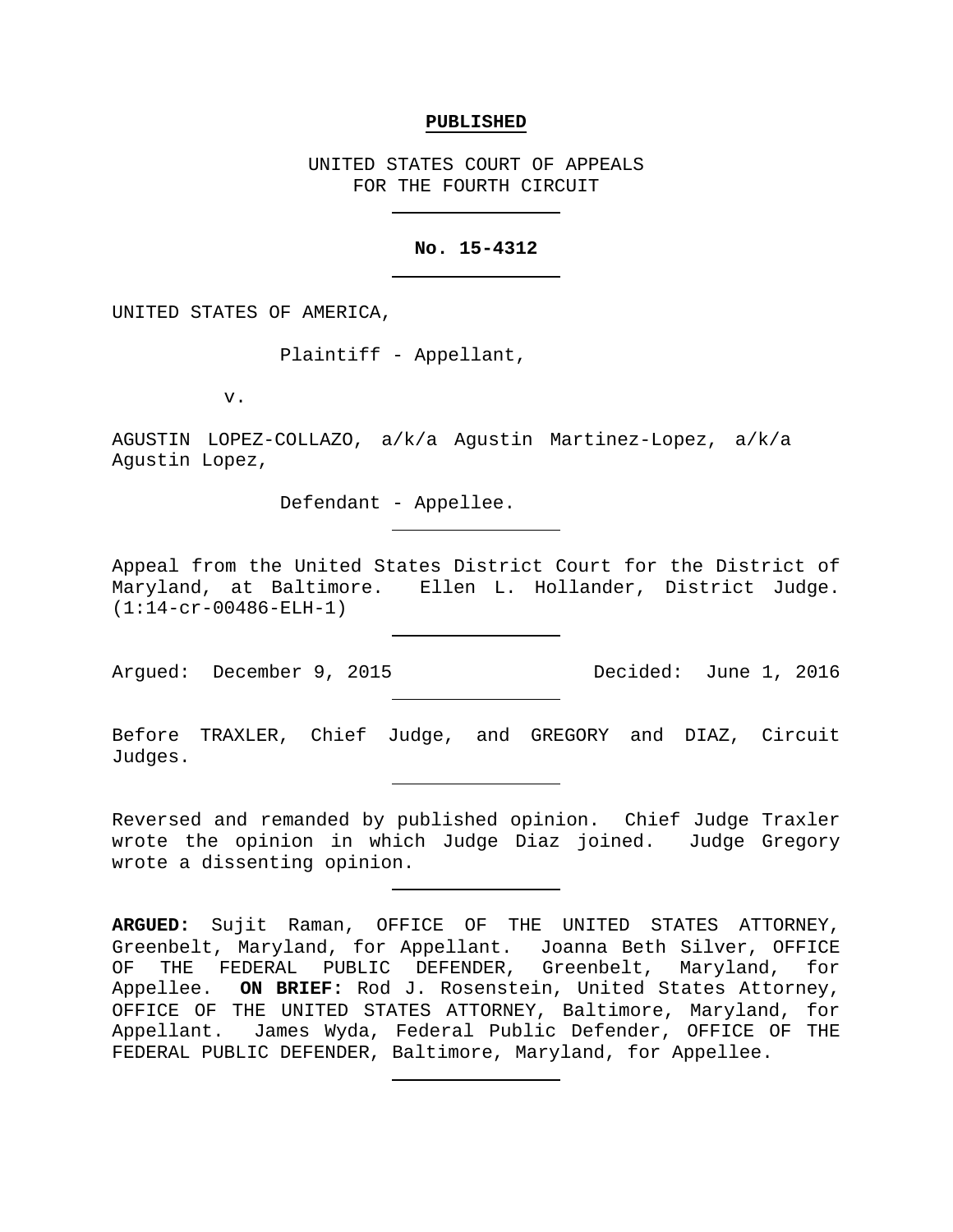TRAXLER, Chief Judge:

In June 2007, Agustin Lopez-Collazo, an illegal alien from Mexico, was placed in expedited removal proceedings when immigration officials from the Department of Homeland Security ("DHS") determined that his conviction for second degree assault in Maryland constituted an "aggravated felony." See 8 U.S.C. § 1228(b). Lopez-Collazo did not contest the DHS's charges against him and was removed to Mexico in November 2007. Soon after, Lopez-Collazo again entered the United States illegally; he was subsequently discovered and indicted for illegal reentry by a deported alien in violation of 8 U.S.C. § 1326(a), (b)(2). The district court granted Lopez-Collazo's motion to dismiss the indictment under § 1326(d), concluding that the underlying removal order was invalid because DHS failed to explain to Lopez-Collazo in his native language either the removal charges against him or his right to contest the charges or obtain legal representation. See United States v. Lopez-Collazo, 105 F. Supp. 3d 497 (D. Md. 2015).

The government appeals, arguing that even assuming the administrative removal proceedings were procedurally defective, Lopez-Collazo cannot establish prejudice. The government contends that even if DHS had provided Lopez-Collazo a Spanishlanguage translation of the removal charges and his right to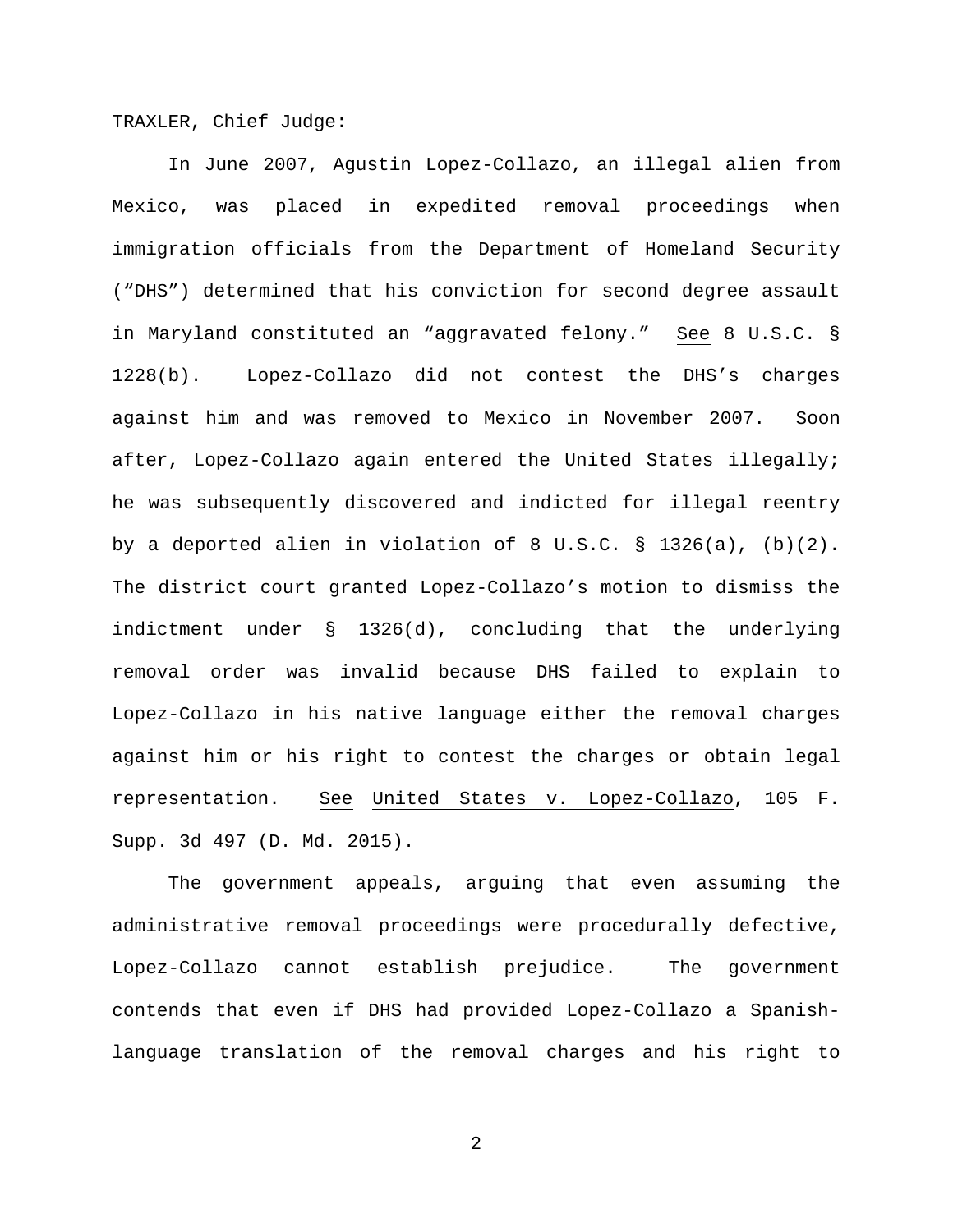contest them, it would not have made a difference—he still would have been removed to Mexico.

For the reasons that follow, we agree with the government and reverse the order of the district court dismissing the indictment. We remand this case to the district court with instructions that the indictment be reinstated.

I.

A. Lopez-Collazo's 2007 Removal to Mexico and Subsequent Indictment for Illegal Reentry in Violation of 8 U.S.C. § 1326(a), (b)(2)

Agustin Lopez-Collazo is a native of Mexico who entered the United States without authorization prior to 2005. In January 2005, Lopez-Collazo pled guilty under Maryland law to a theft offense involving less than \$500. See Md. Code Ann., Crim. Law § 7-104. In May 2007, he pled guilty under Maryland law to second degree assault, see Md. Code Ann., Crim. Law § 3-203, for which he was sentenced to 18 months imprisonment, with all but 72 days suspended, and given 18 months probation.

The Office of Immigration and Customs Enforcement ("ICE") took notice of Lopez-Collazo following his 2007 assault conviction and initiated expedited removal proceedings against him. Under 8 U.S.C. § 1228(b), an alien who is not a permanent resident and who has been convicted of an aggravated felony is amenable to expedited administrative removal proceedings. See 8 U.S.C. § 1228(b)(1), (2), (4); 8 C.F.R. § 238.1. Expedited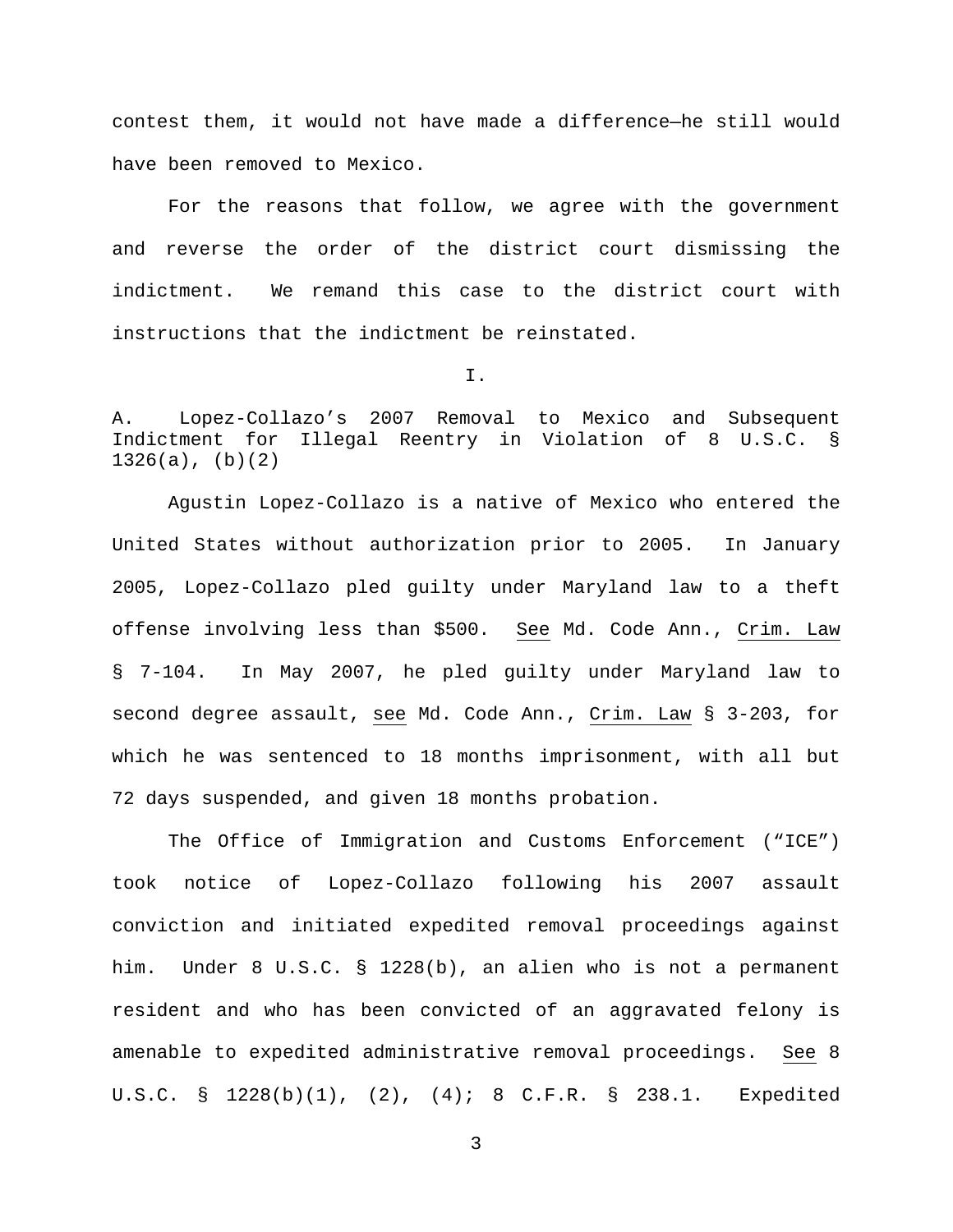removal proceedings are governed by DHS regulations set forth in 8 C.F.R. § 238.1. See 8 U.S.C. § 1228(b)(4) ("Proceedings before the Attorney General under this subsection shall be in accordance with such regulations as the Attorney General shall prescribe." $)$ .<sup>1</sup>

In contrast to standard removal proceedings, expedited removal proceedings do not involve a hearing before an immigration judge. Rather, a DHS immigration officer determines whether the alien is removable as an "aggravated felon[]" under 8 U.S.C. § 1227(a)(2)(A)(iii), and, upon finding the alien removable "by clear, convincing, and unequivocal evidence," issues a "Final Administrative Removal Order" without referring the case to an immigration judge, 8 C.F.R. § 238.1(d). Significantly, aliens subject to expedited removal are barred from discretionary forms of relief such as voluntary departure. See 8 U.S.C. § 1228(b)(5); Jankowski-Burczyk v. INS, 291 F.3d 172, 179 (2d Cir. 2002) (noting that alien removed pursuant to § 1228(b) "is categorically barred from receiving any form of

<span id="page-3-0"></span><sup>&</sup>lt;sup>1</sup> Although  $1228(b)(4)$  refers to the "Attorney General," the Homeland Security Act of 2002 transferred authority to promulgate regulations to the Department of Homeland Security. See Valdiviez-Hernandez v. Holder, 739 F.3d 184, 191 n.3 (5th Cir. 2013) (per curiam) (citing Pub. L. No. 107–296, sec. 441, 116 Stat. 2135, 2177). And, where functions are transferred by the Act to DHS, statutory references to the authority that was formerly responsible for those functions will be deemed to refer to DHS. See 6 U.S.C. § 557.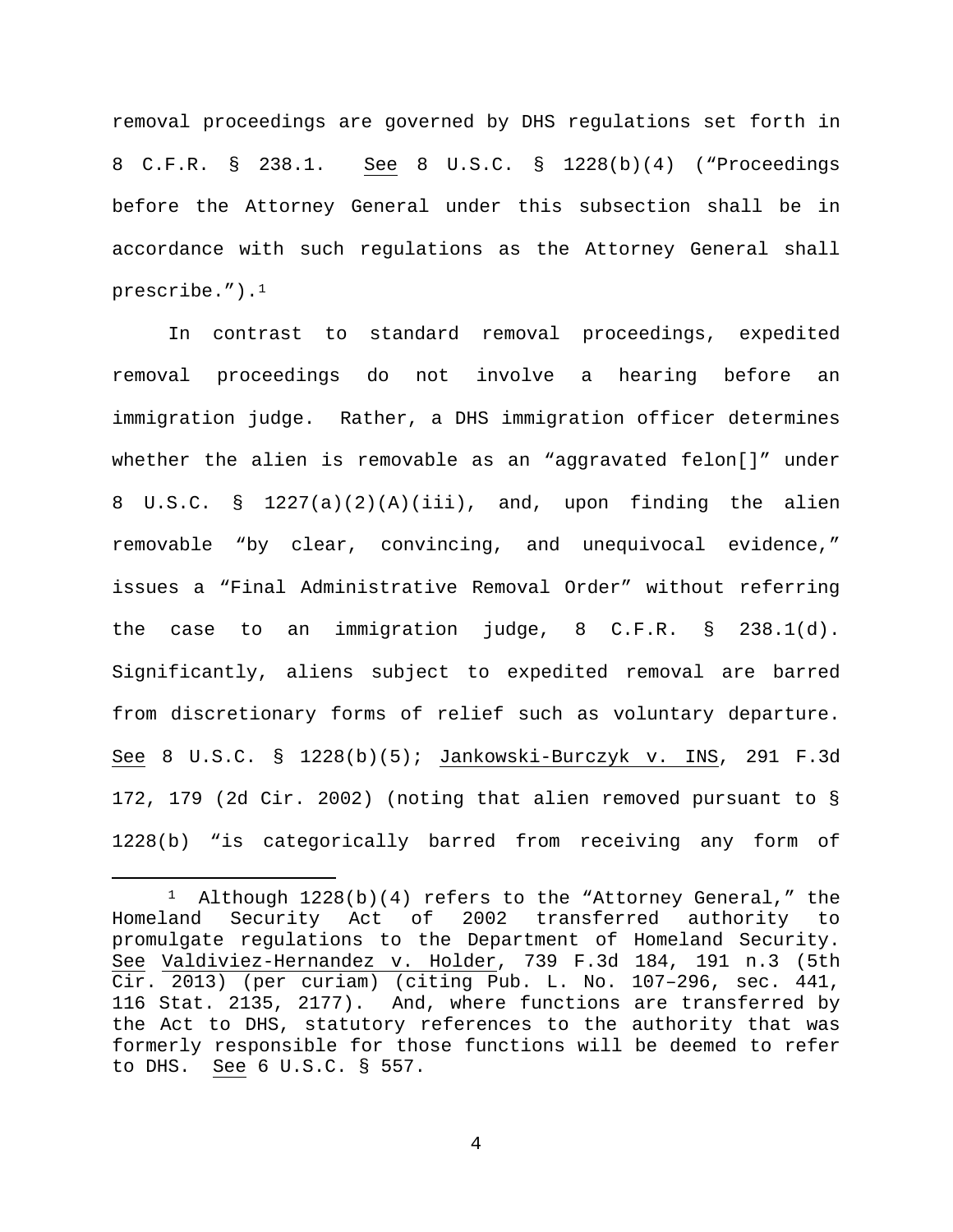discretionary relief").[2](#page-4-0) An alien subject to expedited removal cannot administratively appeal an adverse decision to the Board of Immigration Appeals, see generally 8 U.S.C. § 1228(b)(3); 8 C.F.R. § 238.1, but has a 14-day period "to apply for judicial review under [8 U.S.C. § 1252]," 8 U.S.C. § 1228(b)(3).

In the fall of 2007, immigration officials placed Lopez-Collazo in expedited removal proceedings. ICE agents prepared a Form I-851 Notice of Intent to Issue a Final Administrative Removal Order ("NOI"), charging that Lopez-Collazo was removable because both the 2007 assault offense and the 2005 theft offense qualified as aggravated felonies under 8 U.S.C. §  $1227(a)(2)(A)(iii)$ . More specifically, the Government charged that the 2007 Maryland conviction for second degree assault constituted a "crime of violence," and therefore an aggravated felony, under 8 U.S.C.  $\S$  1101(a)(43)(F), and that the 2005 Maryland theft offense constituted "a theft offense . . . for which the term of imprisonment [is] at least one year," and therefore an aggravated felony under 8 U.S.C. § 1101(a)(43)(G).

<span id="page-4-0"></span> <sup>2</sup> There are limited circumstances in which an alien subject to expedited removal may obtain review by an immigration judge. Such an alien may seek a determination that he is eligible for withholding of removal, which is non-discretionary. Upon the alien's request, an asylum officer must perform a reasonable fear interview; the alien may seek review from an immigration judge of a negative reasonable fear determination. See 8 C.F.R. § 208.31.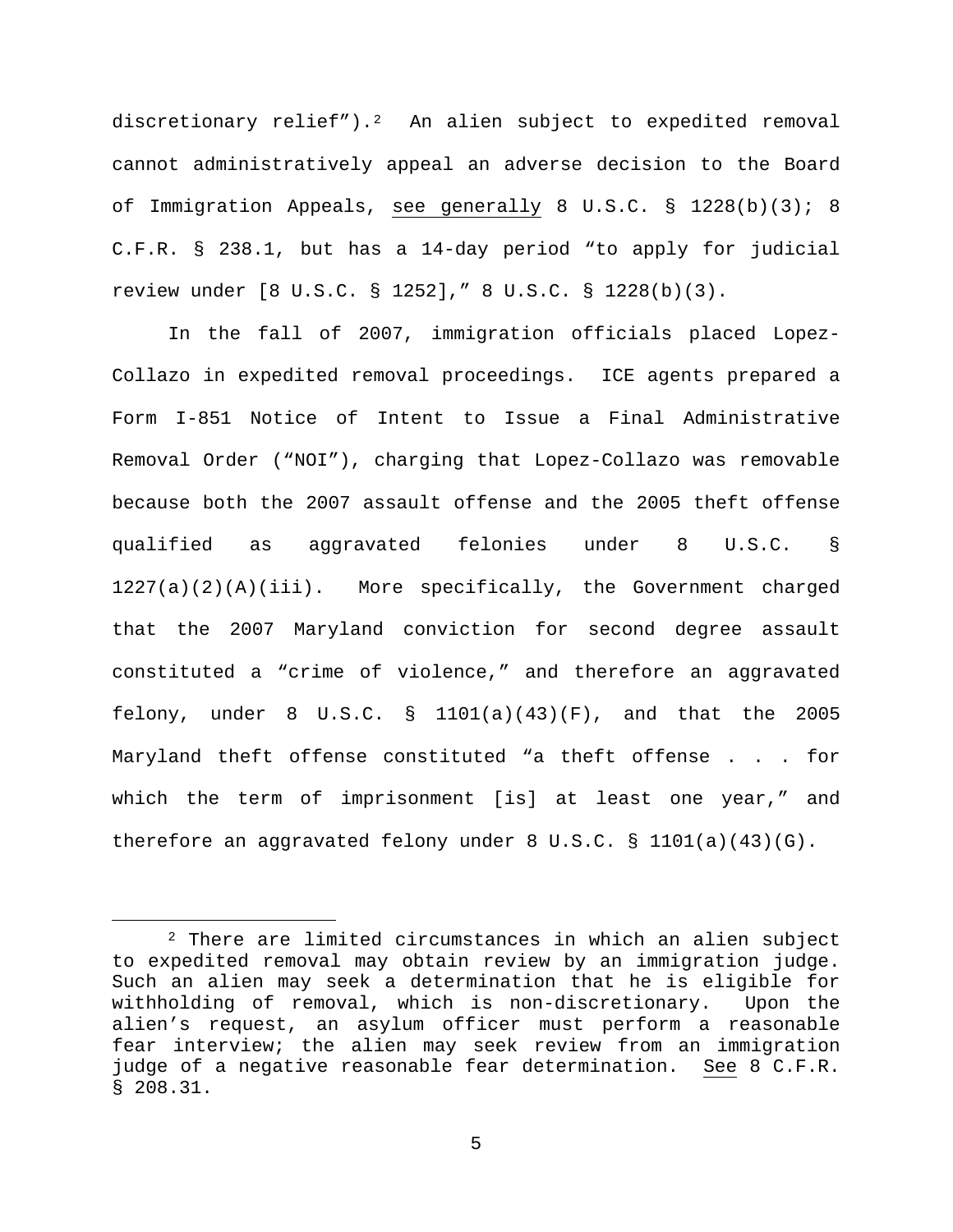The NOI also contained a pre-printed section explaining the alien's "Rights and Responsibilities," including the right to legal representation and the right to contest the charges:

You may choose to be represented (at no expense to the United States government) by counsel, authorized to practice in this proceeding. If you wish legal advice and cannot afford it, contact legal counsel from the list of available free legal services provided to you.

You must respond to the above charges in writing . . . within 10 calendar days of service of this notice (or 13 calendar days if service is by mail). In your response you may: request, for good cause, an extension of time; rebut the charges stated above (with supporting evidence); request an opportunity to review the government's evidence; admit deportability; and/or designate the country to which you choose to be removed in the event that a final order of removal is issued . . . .

You may seek judicial review of any final administrative order by filing a petition for review within 14 calendar days . . . or you may waive such appeal . . . .

# J.A. 19.

The NOI was in English. An immigration officer personally served Lopez-Collazo with the NOI on October 5, 2007, and explained the form to him in English.

On the reverse side of the NOI form, there are three boxes presenting the alien's options in response to the charges set forth in the NOI. The first box is an acknowledgment of receipt of the NOI, which was signed by Lopez-Collazo and witnessed by the immigration officer who served the NOI. The second box states, "I WISH TO CONTEST" and offers, in checkbox fashion,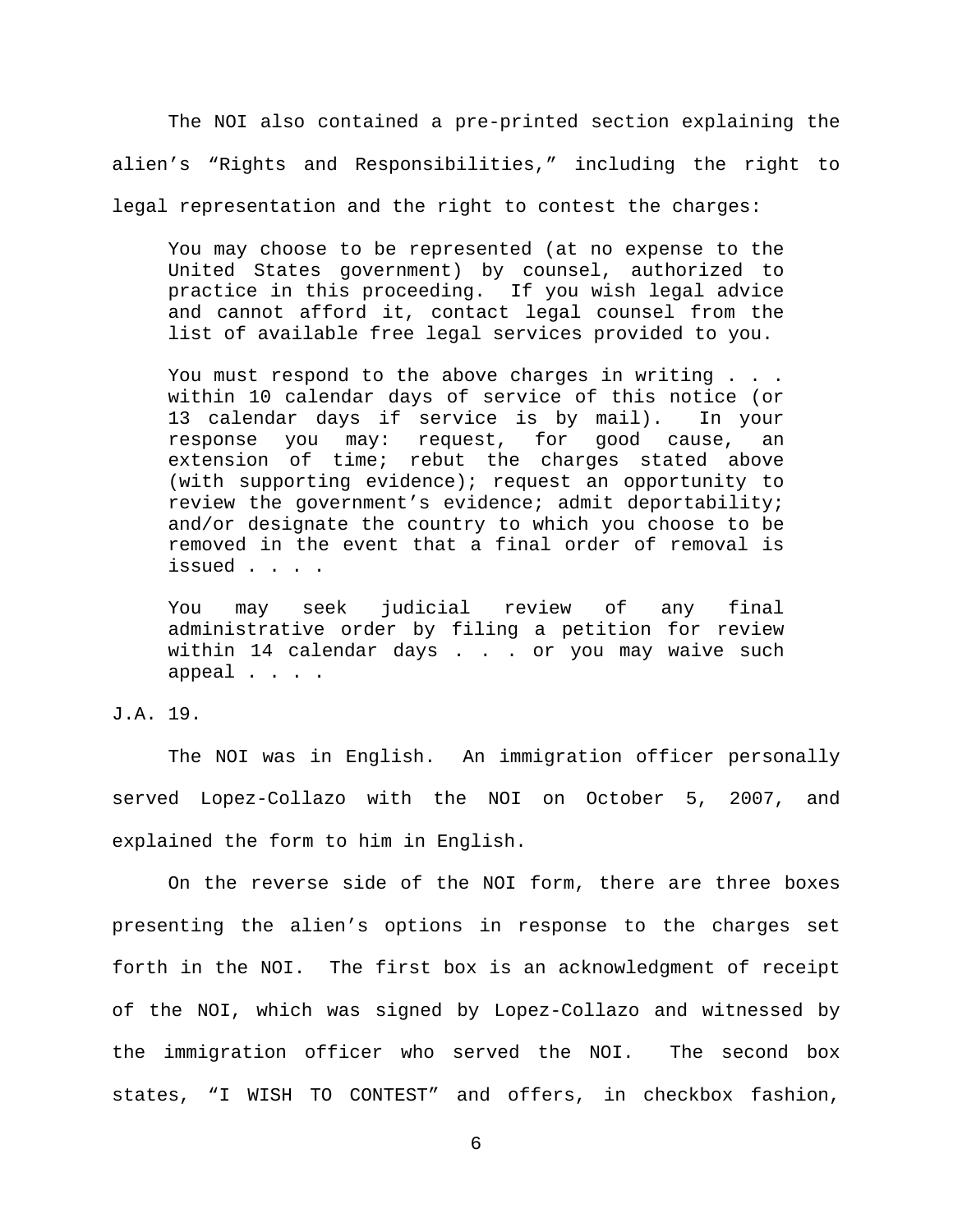several possible bases for the alien to contest removal. The third box states, "I DO NOT WISH TO CONTEST." Lopez-Collazo signed under the following language contained in the third box:

I admit the allegations and charge in this Notice of Intent. I admit that I am deportable and acknowledge that I am not eligible for any form of relief from removal. I waive my right to rebut and contest the above charges and my right to file a petition for review of the Final Removal Order. . . .

J.A. 163. Lopez-Collazo indicated on the form his preference that he be removed to Mexico. In November 2007, he was removed to Mexico.

Lopez-Collazo returned almost immediately, unlawfully crossing into Arizona in July 2008. Authorities did not discover Lopez-Collazo until 2014, when he was arrested in Maryland for driving under the influence and for resisting arrest. This time, however, rather than placing him in removal proceedings, the government charged him with a federal crime. In October 2014, Lopez-Collazo was indicted for being present unlawfully in the United States after having been removed, in violation of 8 U.S.C. § 1326.

B. Lopez-Collazo's Motion under § 1326(d) to Dismiss His Indictment for Illegal Reentry

Lopez-Collazo moved to dismiss the indictment, claiming that it was based on an invalid removal order. See 8 U.S.C. § 1326(d). Under § 1326(d), a defendant charged with illegal reentry is permitted to collaterally attack a prior removal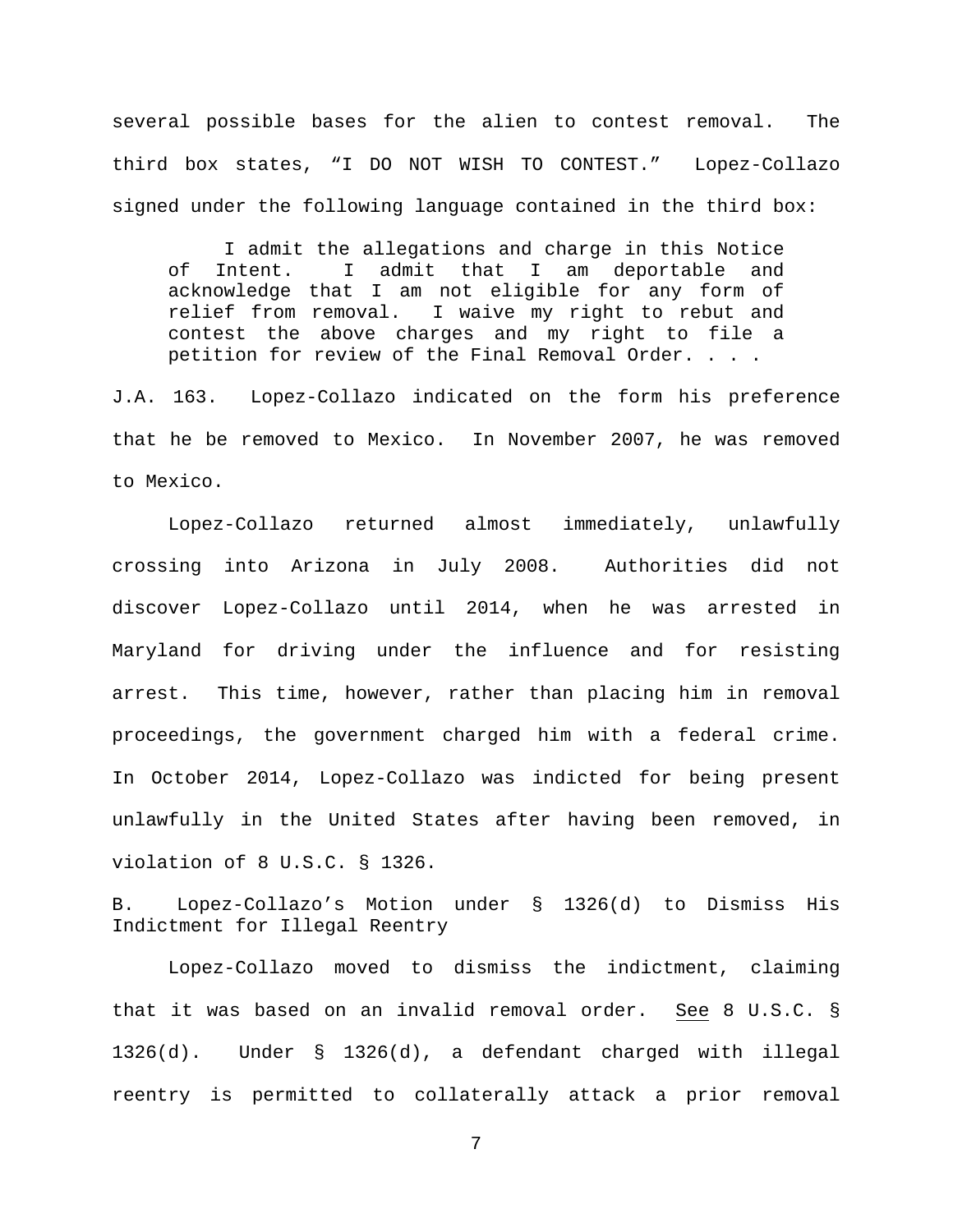order. To prevail, the defendant must show that "(1) the alien exhausted any administrative remedies that may have been available to seek relief against the order; (2) the deportation proceedings at which the order was issued improperly deprived the alien of the opportunity for judicial review; and (3) the entry of the order was fundamentally unfair." Id. Because "[t]hese requirements are listed in the conjunctive, . . . a defendant must satisfy all three in order to prevail." United States v. El Shami, 434 F.3d 659, 663 (4th Cir. 2005) (internal quotation marks omitted). When the defendant satisfies all of § 1326(d)'s requirements, the district court must dismiss the illegal reentry charge. See id.

The government argued that Lopez-Collazo could not satisfy § 1326(d)'s exhaustion requirement because on the NOI form he expressly waived the right to contest the charges against him or seek judicial review of the removal order. Likewise, the government maintained that Lopez-Collazo could not establish, as required by § 1326(d), that he was improperly deprived of judicial review. An alien subject to an administrative order of removal entered after expedited proceedings is permitted to seek judicial review under 8 U.S.C. § 1252(a)(2)(D). See 8 U.S.C. § 1228(b)(3). In response, Lopez-Collazo, a native Spanish speaker who understood almost no English, argued that the waiver was invalid because neither the charges nor the waiver language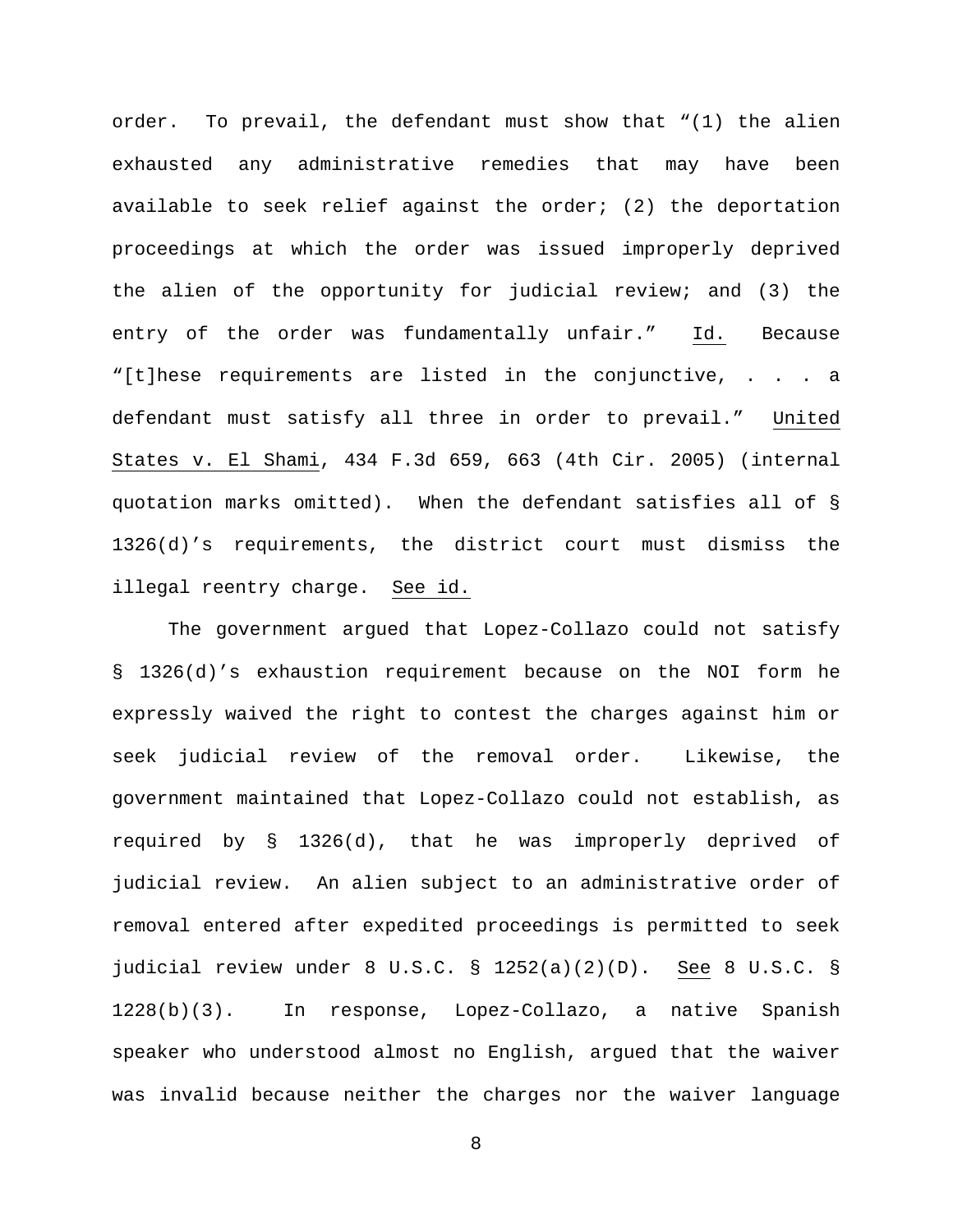set forth on the NOI form were translated into Spanish or read to him by a Spanish translator.

The district court found it "patently clear" that Lopez-Collazo in 2007 "did not read or understand English to an extent sufficient to enable him to comprehend the NOI or the Waiver form, which were written in English, or to make a knowing and informed decision on the basis of forms that he could not read." Lopez-Collazo, 105 F. Supp. 3d at 512. Thus, the district court concluded that Lopez-Collazo's waiver was invalid.

Once the district court determined that the waiver was invalid, it concluded in turn that Lopez-Collazo was excused from having to show that he had exhausted his administrative remedies and that he had been deprived of judicial review, following an approach embraced by some appellate courts. See, e.g., United States v. Reyes-Bonilla, 671 F.3d 1036, 1045 (9th Cir. 2012); United States v. Sosa, 387 F.3d 131, 136-38 (2d Cir. 2004). The government does not contest the district court's ruling that the waiver was invalid or that the "invalid waiver excuses his burden to show that he exhausted available administrative remedies" and "suffices to show that the deportation proceedings improperly deprived him of the opportunity for judicial review." Lopez-Collazo, 105 F. Supp. 3d at 513. Accordingly, for purposes of this appeal, the first two requirements of § 1326(d) were satisfied by Lopez-Collazo,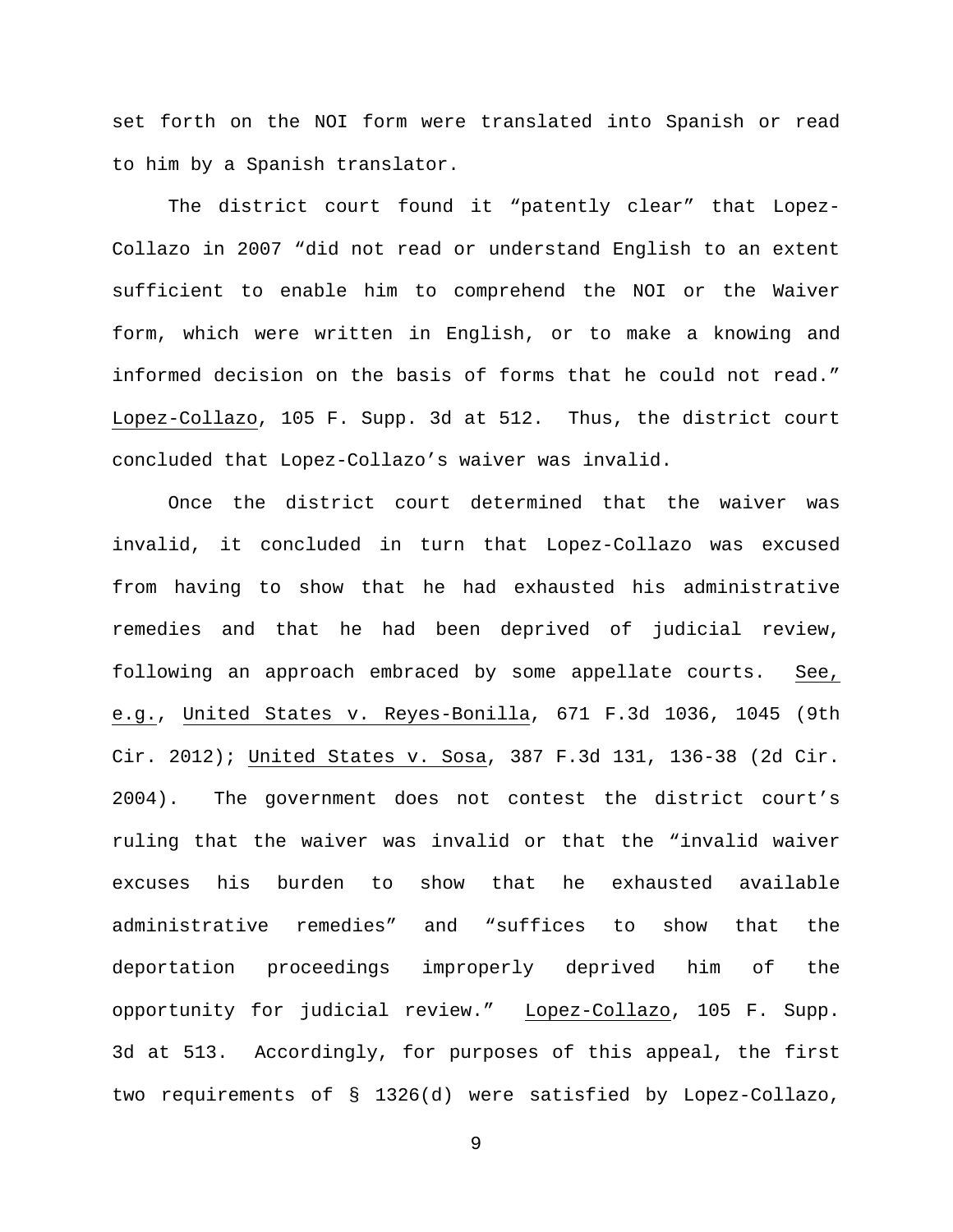and we focus solely on the final requirement for collaterally attacking an order of removal under § 1326(d): that "the entry of the order was fundamentally unfair." 8 U.S.C. § 1326(d)(3).

Lopez-Collazo offered three reasons why the 2007 removal order was fundamentally unfair. First, he contended that the entry of the removal order was fundamentally unfair because his convictions under Maryland law for second-degree assault and theft of less than \$500 did not constitute aggravated felonies under Descamps v. United States, 133 S. Ct. 2276 (2013), and United States v. Royal, 731 F.3d 333 (4th Cir. 2013), and he was therefore not removable as charged. Second, Lopez-Collazo contended that because his offenses were not aggravated felonies, immigration officials should have advised him in 2007 that he was eligible for "voluntary departure" from the United States which, unlike removal, cannot be a predicate for an illegal reentry conviction. See United States v. Ortiz-Lopez, 385 F.3d 1202, 1204 n.1 (9th Cir. 2004) (per curiam) ("[I]f [defendant] had departed voluntarily instead of being removed, he would not now be liable under 8 U.S.C. § 1326 for illegal reentry following removal, because he would never have been removed."). Finally, Lopez-Collazo argued that the 2007 removal order was "fundamentally unfair" because the government's failure to provide a Spanish translation of the charges in the NOI deprived him of a meaningful opportunity to seek voluntary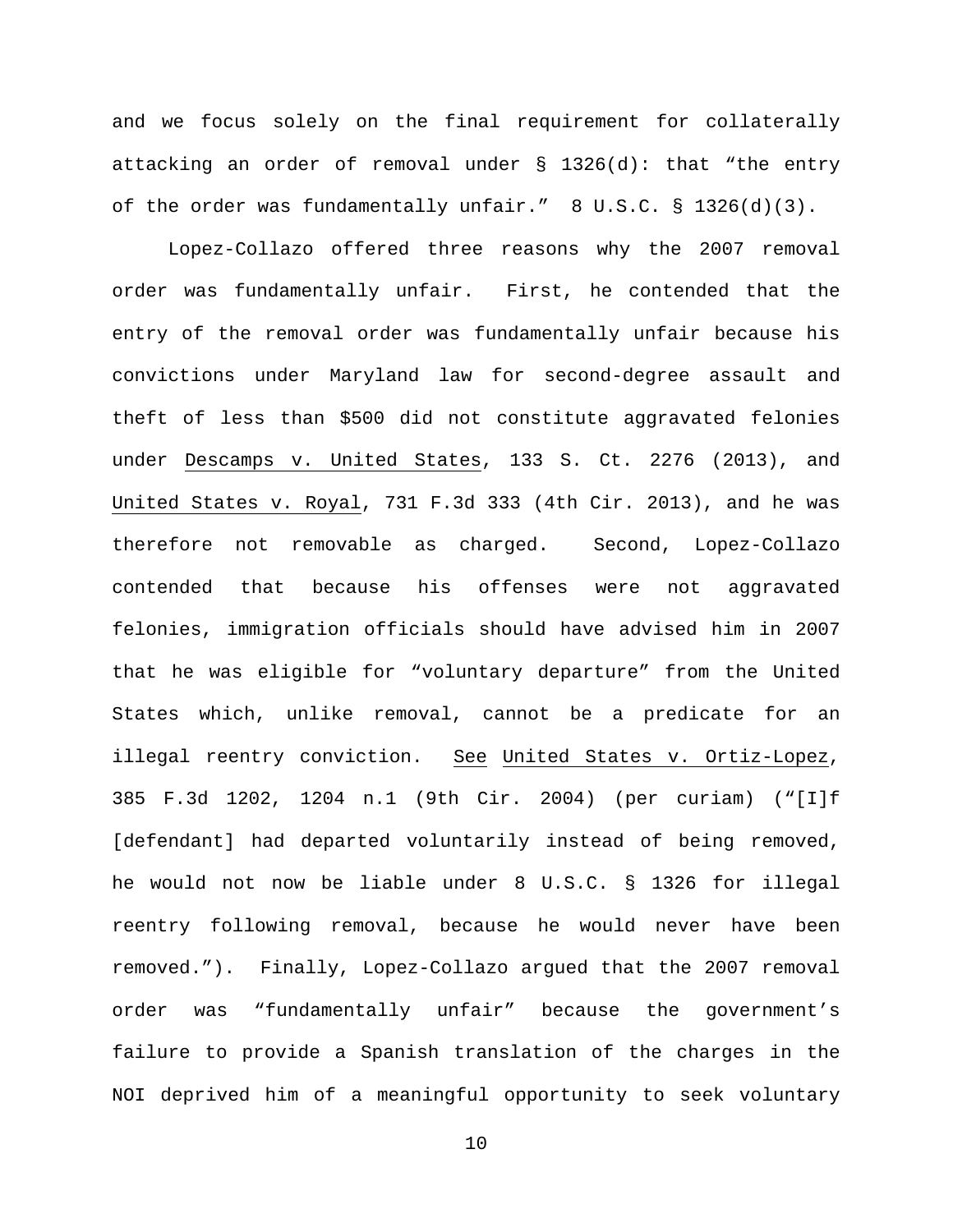departure or otherwise challenge his removal order. In response, the government argued that Lopez-Collazo's pre-Descamps Maryland offenses qualified as aggravated felonies in 2007 and that therefore he was removable subject to expedited removal proceedings and ineligible for voluntary departure.

The district court agreed with Lopez-Collazo that the entry of the 2007 removal order was "fundamentally unfair" as required by § 1326(d). Specifically, the district court determined that the government's failure to provide a Spanish translation of the charges against him deprived him of a fundamental due process right to the "opportunity to be heard at a meaningful time and in a meaningful manner," Lopez-Collazo, 105 F. Supp. 3d at 515 (internal quotation marks omitted), under the standard articulated in United States v. El Shami, 434 F.3d 659, 664-65 (4th Cir. 2005). Reasoning that a "competent translator" is necessary "to ensure the fairness of proceedings to applicants who do not speak English," 105 F. Supp. 3d at 516 (internal quotation marks omitted), the district court concluded that Lopez-Collazo was not afforded "the opportunity to be heard at a meaningful time and in a meaningful manner," El Shami, 434 F.3d at 664-65 (internal quotation marks omitted). The district court explained:

[T]he facts indisputably show that, to the extent Lopez-Collazo had any opportunity to be heard, the proceedings were conducted in a language he did not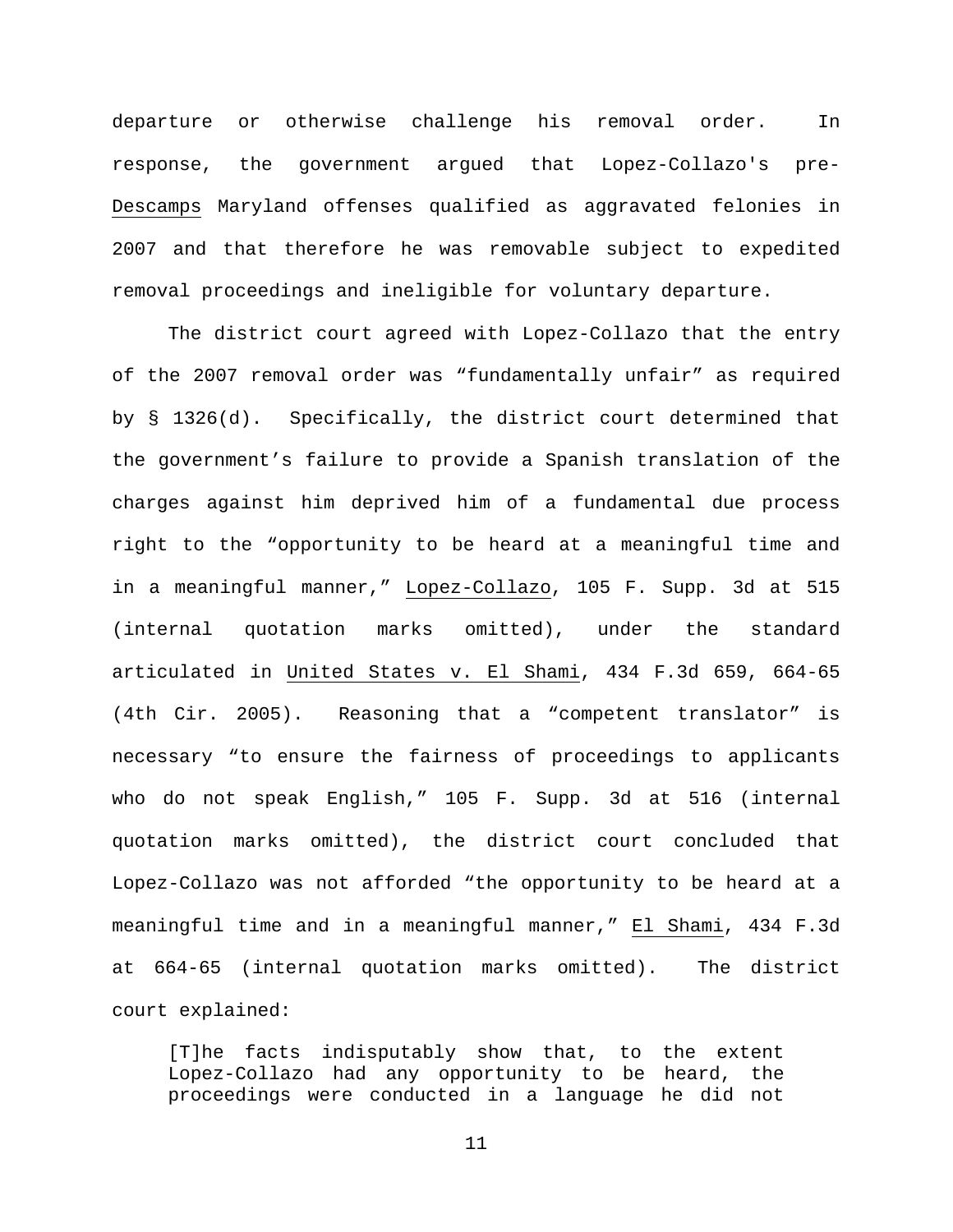speak, and ended with him making an uncounseled, unknowing waiver of his ability to challenge the<br>charges against him, either via available available administrative remedies or upon petition for judicial review.

Lopez-Collazo, 105 F. Supp. 3d at 517. Thus, the court concluded that because Lopez-Collazo's due process rights were abridged in the removal process, the entry of the order of removal was fundamentally unfair.

Finally, the district court considered whether Lopez-Collazo suffered any prejudice, correctly recognizing that "[u]nder the fundamental fairness prong of a collateral attack on a prior removal order, a defendant must establish that 'the deficiencies in the deportation proceedings caused him actual prejudice.'" Id. at 518 (quoting El Shami, 434 F.3d at 665). The district court concluded that had Lopez-Collazo been afforded a fair and meaningful opportunity to be heard on the charges against him, there was a reasonable probability that he would have ultimately been granted voluntary departure. The district court explained that, "although Lopez-Collazo would have remained removable on other grounds, I am satisfied that there is a reasonable probability that an immigration judge would have granted a request for voluntary departure, in lieu of deportation." Id. at 519. To reach this conclusion, the district court applied current law rather than the law as it was understood at the time of his removal in 2007. The district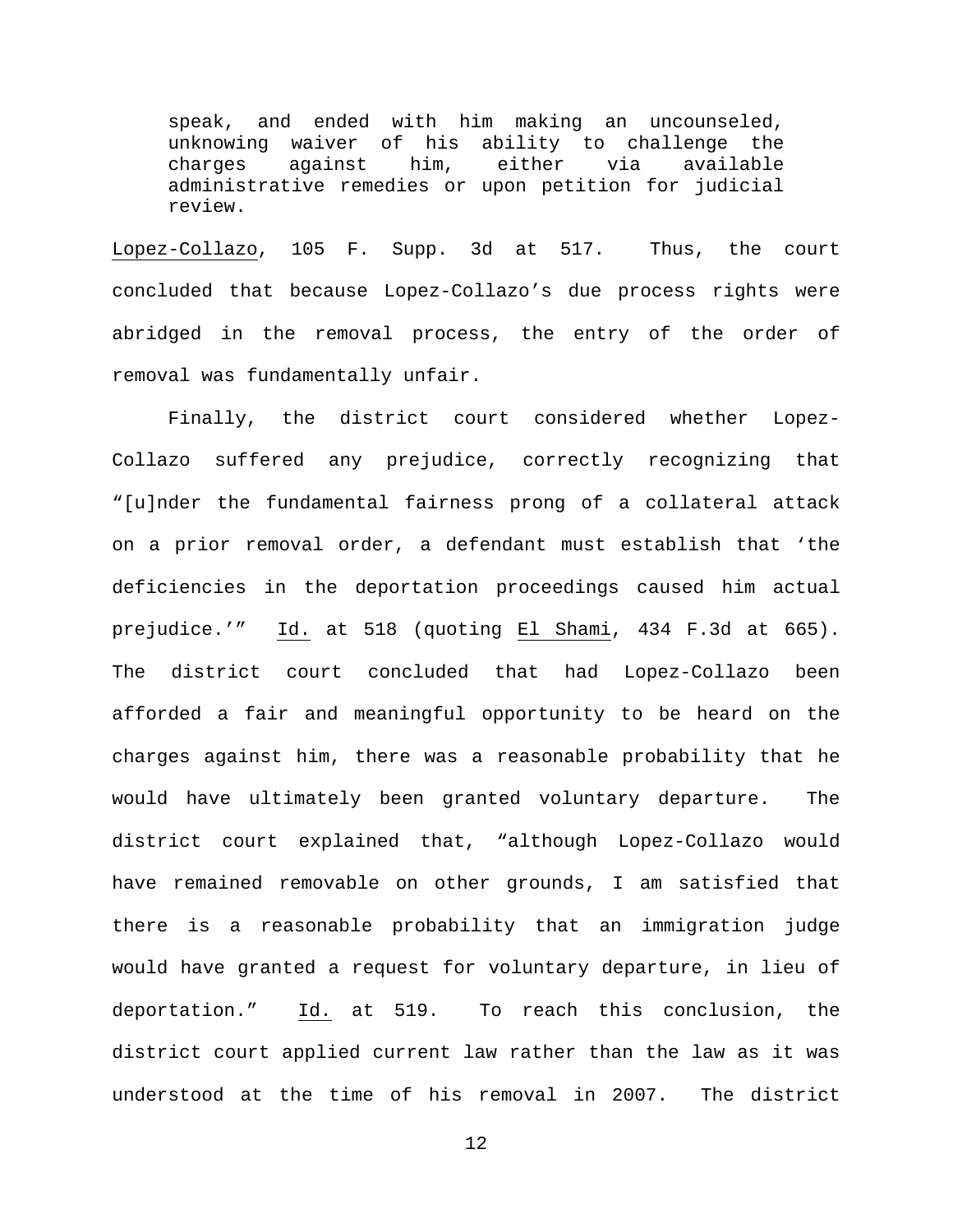court held that under current law, Lopez-Collazo's Maryland assault conviction did not constitute an aggravated felony and that Lopez-Collazo therefore had been eligible for voluntary departure. Accordingly, the court granted Lopez-Collazo's motion and dismissed the indictment.

The government appeals the district court's order and seeks reinstatement of the indictment. In considering the district court's grant of a motion under § 1326(d) to dismiss an indictment, we review the court's legal conclusions de novo and its factual findings for clear error. See United States v. Woolfolk, 399 F.3d 590, 594 (4th Cir. 2005).

#### II.

We focus our attention on the fundamental fairness requirement of § 1326(d). "To demonstrate fundamental unfairness" in the entry of the removal order, "a defendant must show that (1) his due process rights were violated by defects in his underlying deportation proceeding, and (2) he suffered prejudice as a result of the defects." El Shami, 434 F.3d at 664 (internal quotation marks omitted). We consider each prong below.

### A. Due Process

"[T]he Due Process Clause applies to all 'persons' within the United States, including aliens, whether their presence here is lawful, unlawful, temporary, or permanent." Zadvydas v.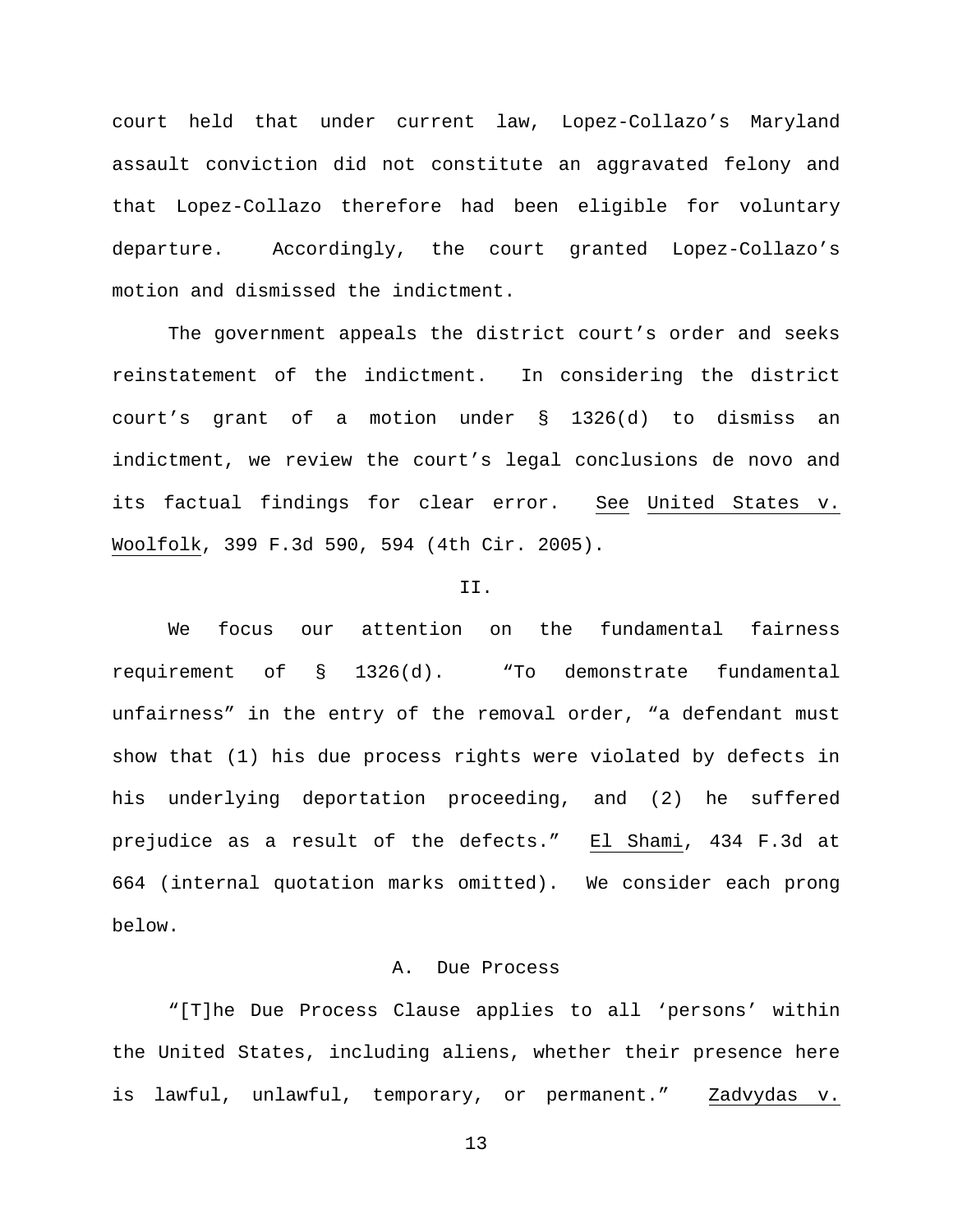Davis, 533 U.S. 678, 693 (2001); see Shaughnessy v. United States ex rel. Mezei, 345 U.S. 206, 212 (1953) ("[A]liens who have once passed through our gates, even illegally, may be expelled only after proceedings conforming to traditional standards of fairness encompassed in due process of law."). An alien "may not be deprived of his life, liberty or property without due process of law," meaning that "before his expulsion, he is entitled to notice of the nature of the charge and a hearing at least before an executive or administrative tribunal." Kwong Hai Chew v. Colding, 344 U.S. 590, 596-97 (1953). Due process requires, at a minimum, that an alien be given "(1) notice of the charges against him, (2) a hearing before an executive or administrative tribunal, and (3) a fair opportunity to be heard." El Shami, 434 F.3d at 665 (internal quotation marks omitted).<sup>3</sup> Thus, an alien subject to expedited

<span id="page-13-0"></span><sup>&</sup>lt;sup>3</sup> The expedited administrative removal scheme, in and of itself, "comports with the minimum requirements of due process." United States v. Benitez-Villafuerte, 186 F.3d 651, 657-58 (5th Cir. 1999); see United States v. Rangel de Aguilar, 308 F.3d 1134, 1138 (10th Cir. 2002); United States v. Garcia-Martinez,<br>228 F.3d 956, 960-63 (9th Cir. 2000). The statutory F.3d 956, 960-63 (9th Cir. 2000). administrative removal scheme mandates, among other things, that the alien be "given reasonable notice of the charges," 8 U.S.C. § 1228(b)(4)(A); be allowed to secure representation, see id. §  $1228(b)(4)(B);$  and be given "a reasonable opportunity to inspect the evidence and rebut the charges," id.  $\S$  1228(b)(4)(C). Additionally, the statute prohibits the Attorney General from executing an order of removal until 14 days have passed from the issuance of the order so that the alien may seek judicial review under § 1252. See id. § 1228(b)(3).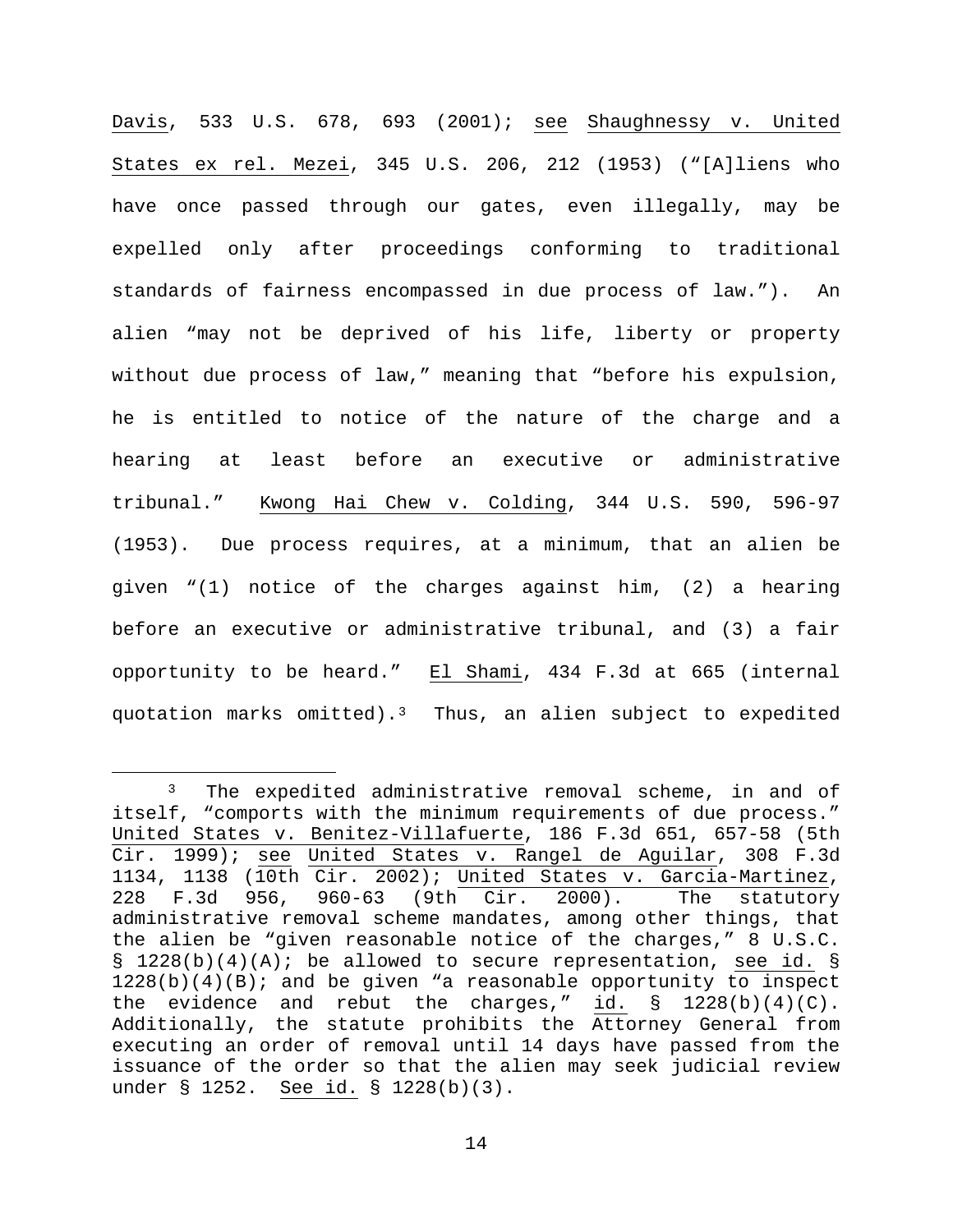removal is entitled to "the opportunity to be heard at a meaningful time and in a meaningful manner." Id. at 664-65 (internal quotation marks omitted).

Such a meaningful opportunity does not exist, however, when the alien does not understand the proceedings without the aid of a translator. "A non-English-speaking alien has a due process right to an interpreter at her deportation hearing because, absent an interpreter, a non-English speaker's ability to participate in the hearing and her due process right to a meaningful opportunity to be heard are essentially meaningless." Nazarova v. INS, 171 F.3d 478, 484 (7th Cir. 1999); see Marincas v. Lewis, 92 F.3d 195, 204 (3d Cir. 1996) ("[A] competent translator" is critical "to ensure the fairness of proceedings to applicants who do not speak English."). An alien's due process right to a meaningful opportunity to be heard would be pointless in a removal proceeding wherein the alien and decision-maker could not understand each other. See Marincas, 92 F.3d at 204.

The district court concluded that Lopez-Collazo was denied an "opportunity to be heard at a meaningful time and in a meaningful manner," El Shami, 434 F.3d at 664-65 (internal quotation marks omitted), based on "abundant evidence that . . . Lopez-Collazo required translation assistance in order to understand the NOI, the Waiver, and legal proceedings," Lopez-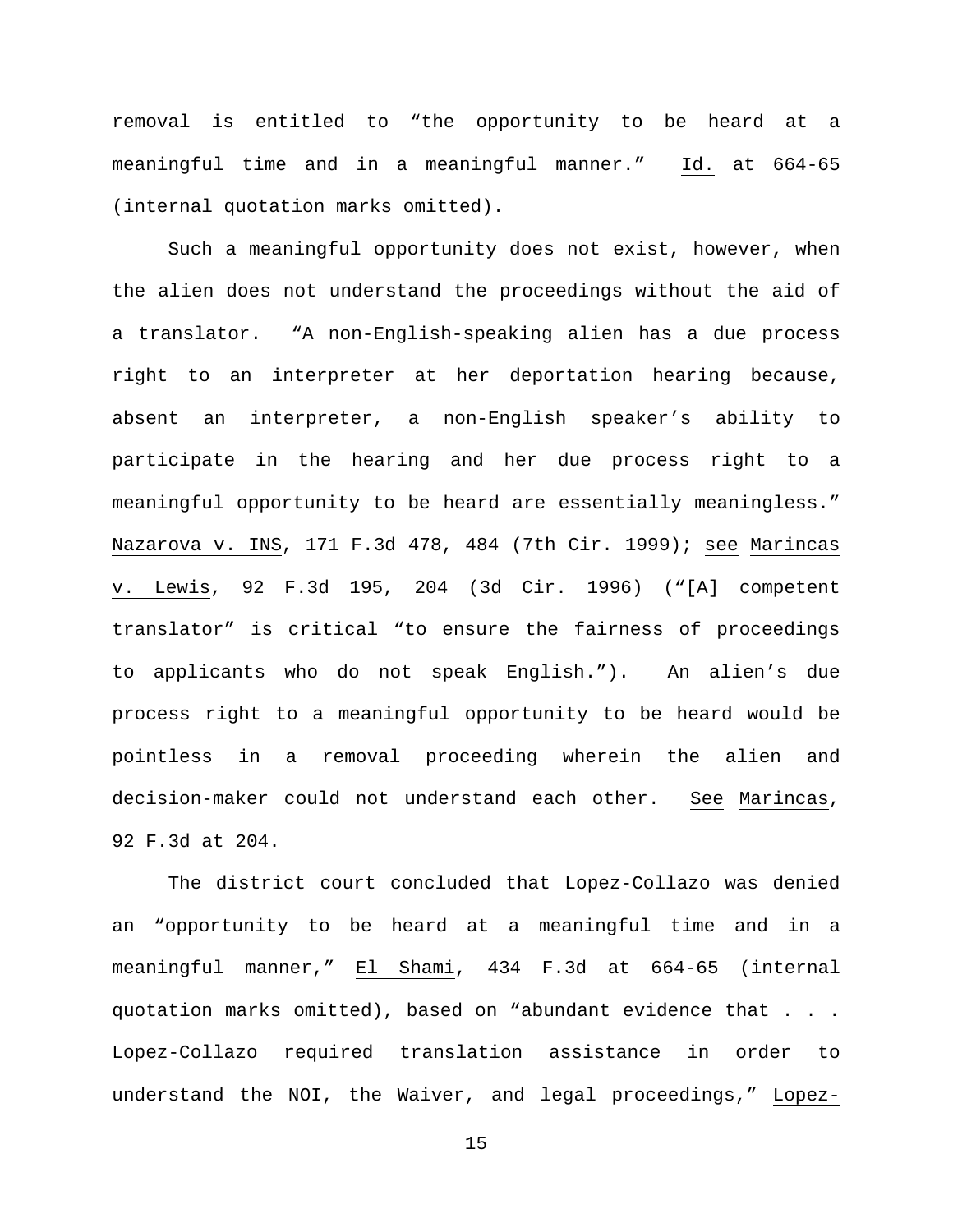Collazo, 105 F. Supp. 3d at 516. Thus, in view of the fact that "the proceedings were conducted in a language he did not speak, and ended with him making an uncounseled, unknowing waiver of his ability to challenge the charges against him," id. at 517, the district court found that Lopez-Collazo established that his due process rights were violated by a defect in his removal proceedings.

The government concedes that the expedited removal proceedings in this case did not comport with due process on the alternative basis that in failing to provide Lopez-Collazo with a Spanish translation of the NOI, the DHS failed to comply with its own procedures:

The Service must either provide the alien with a written translation of the Notice of Intent or explain the contents of the Notice of Intent to the alien in the alien's native language or in a language that the alien understands.

8 C.F.R. § 238.1(b)(2)(v). The government allows that DHS's failure to adhere to its own regulations was a violation of due process that enabled Lopez-Collazo to establish the first prong of § 1326(d)'s fundamental unfairness requirement.

For the reasons stated by the district court, we agree that DHS's failure to afford Lopez-Collazo a Spanish translation of the charges in the NOI and his rights rendered Lopez-Collazo's removal proceedings defective and abridged his due process rights. Accordingly, we turn to the prejudice inquiry. See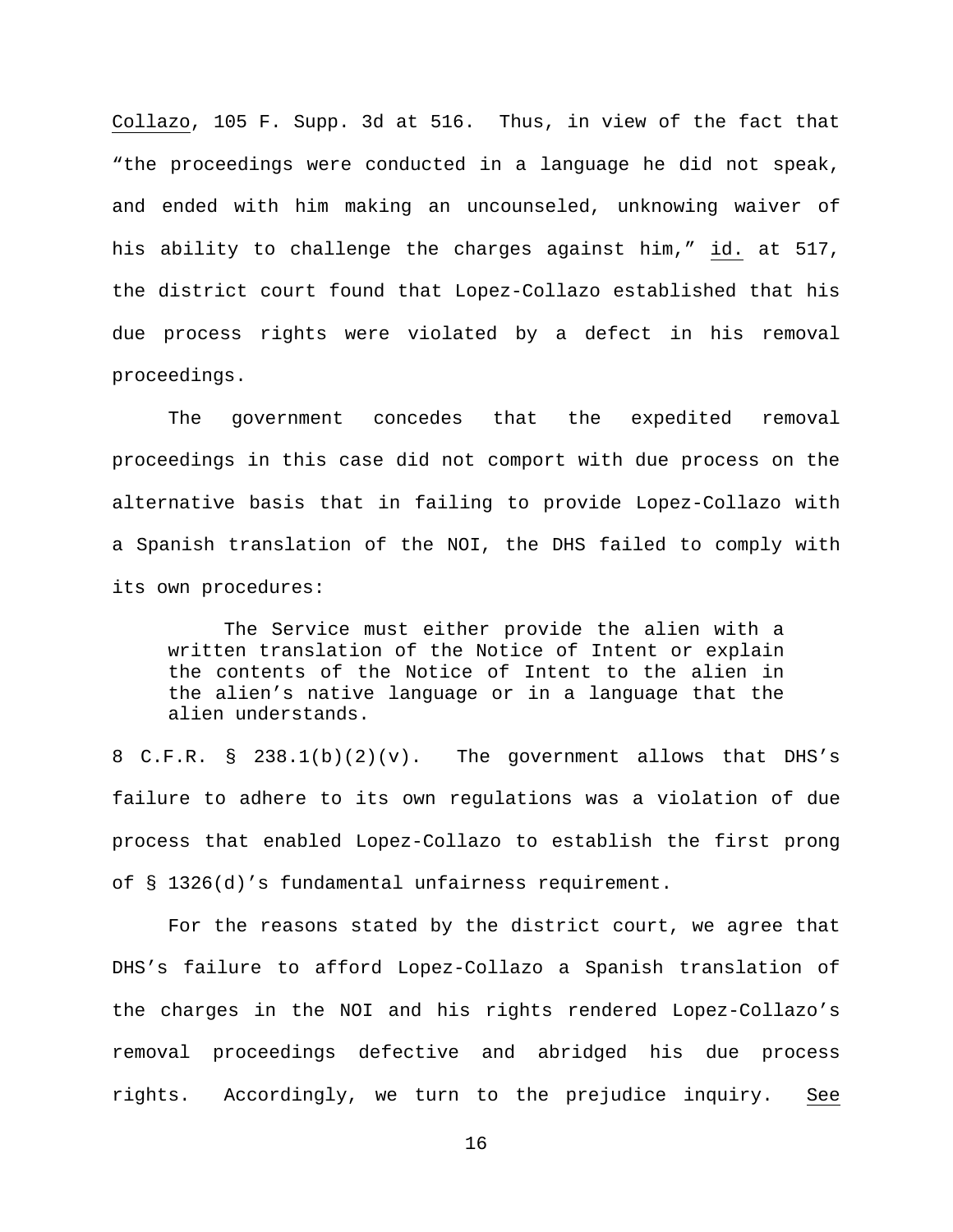United States v. Gomez, 757 F.3d 885, 892-93 (9th Cir. 2014) ("Once a due process or a qualifying regulatory violation has been established, we evaluate the third prong of § 1326(d) (that the deportation order was 'fundamentally unfair') as a 'prejudice' inquiry.").

### B. Prejudice

To establish fundamental unfairness under § 1326(d), a defendant must show that he suffered actual prejudice as a result of the due process violations in the removal proceedings. See El Shami, 434 F.3d at 665 ("[A defendant] has to show under the fundamental unfairness requirement . . . that the deficiencies in the deportation proceedings caused him actual prejudice."). For Lopez-Collazo to meet the actual prejudice requirement, he must demonstrate "that, but for the errors complained of, there was a reasonable probability that he would not have been deported." Id. This is not a generalized showing of prejudice; rather, the defendant must link the actual prejudice he claims to have suffered to the specific due process violation at issue. See United States v. Fernandez-Antonia, 278 F.3d 150, 159 (2d Cir. 2002) ("[Defendant] must show both a fundamental procedural error and prejudice resulting from that error." (emphasis added)); Garcia-Martinez, 228 F.3d at 963 (explaining that a defendant "must demonstrate that prejudice resulted from the asserted procedural defect" (emphasis added)).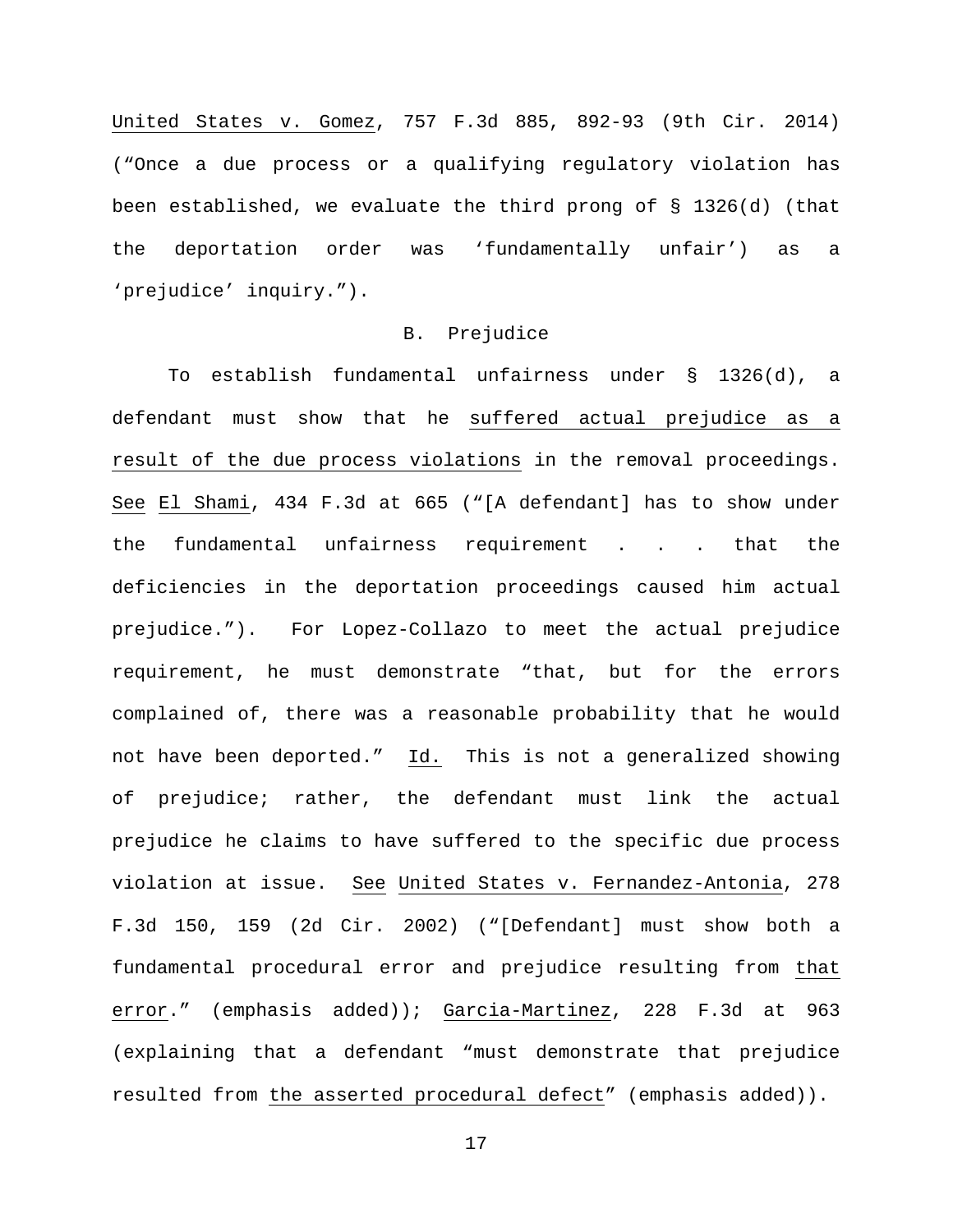The district court concluded that "but for the errors complained of"—i.e., the lack of a Spanish translation of the NOI's charges against him or an explanation of his right to challenge the charges and obtain legal counsel—"there was a reasonable probability that Lopez-Collazo would have been granted voluntary departure, . . . thereby avoiding deportation" and prosecution under § 1326. Lopez-Collazo, 105 F. Supp. 3d at 530-31. The court's conclusion presupposed that once Lopez-Collazo successfully challenged the classification of his prior state convictions as aggravated felonies and established eligibility for discretionary relief, there was a "reasonable probability" that an immigration judge would have granted him voluntary departure on the basis that the "positive equities" of Lopez-Collazo's case outweighed the negative ones. Id. at 530.

We cannot agree. As explained below, the district court's prejudice analysis necessarily rests on the flawed conclusion that had Lopez-Collazo challenged the charges set forth in the NOI in 2007, the conviction for second-degree assault in Maryland would not have been considered an aggravated felony. But circuit precedent at the time of Lopez-Collazo's administrative removal in 2007 tells us otherwise.

1. Framework for Determining if an Offense Constitutes an "aggravated felony" under the Immigration and Nationality Act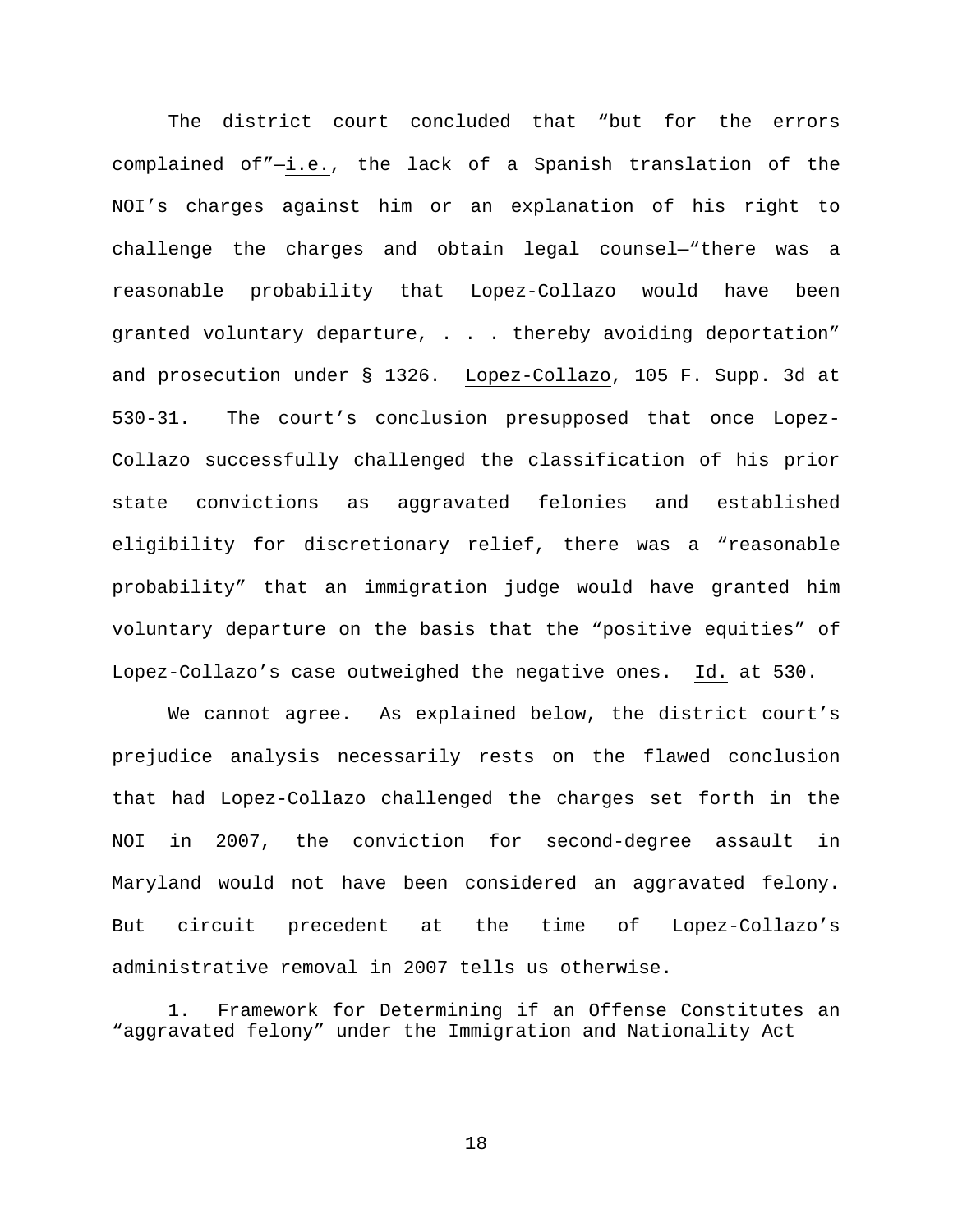"When the Government alleges that a state conviction qualifies as an 'aggravated felony' under the INA, we generally employ a 'categorical approach' to determine whether the state offense is comparable to an offense listed in the INA." Moncrieffe v. Holder, 133 S. Ct. 1678, 1684 (2013); see Nijhawan v. Holder, 557 U.S. 29, 33–38 (2009). "Although the categorical approach was first introduced in the context of criminal law, it 'has a long pedigree in our Nation's immigration law.'" Etienne v. Lynch, 813 F.3d 135, 142 (4th Cir. 2015) (quoting Moncrieffe, 133 S. Ct. at 1685). "Under this approach we look not to the facts of the particular prior case, but instead to whether the state statute defining the crime of conviction categorically fits within the generic federal definition of a corresponding aggravated felony." Moncrieffe, 133 S. Ct. at 1684 (internal quotation marks omitted). "The reason is that the INA asks what offense the noncitizen was 'convicted' of, . . . not what acts he committed." Id. at 1685 (quoting 8 U.S.C. §  $1227(a)(2)(A)(iii)$ . An alien's actual conduct is irrelevant to the inquiry, as the adjudicator "must presume that the conviction rested upon nothing more than the least of the acts criminalized" under the state statute. See id. at 1684 (internal quotation marks and alterations omitted).

In a limited class of cases, of course, it is appropriate for a court to look beyond the fact of conviction in deciding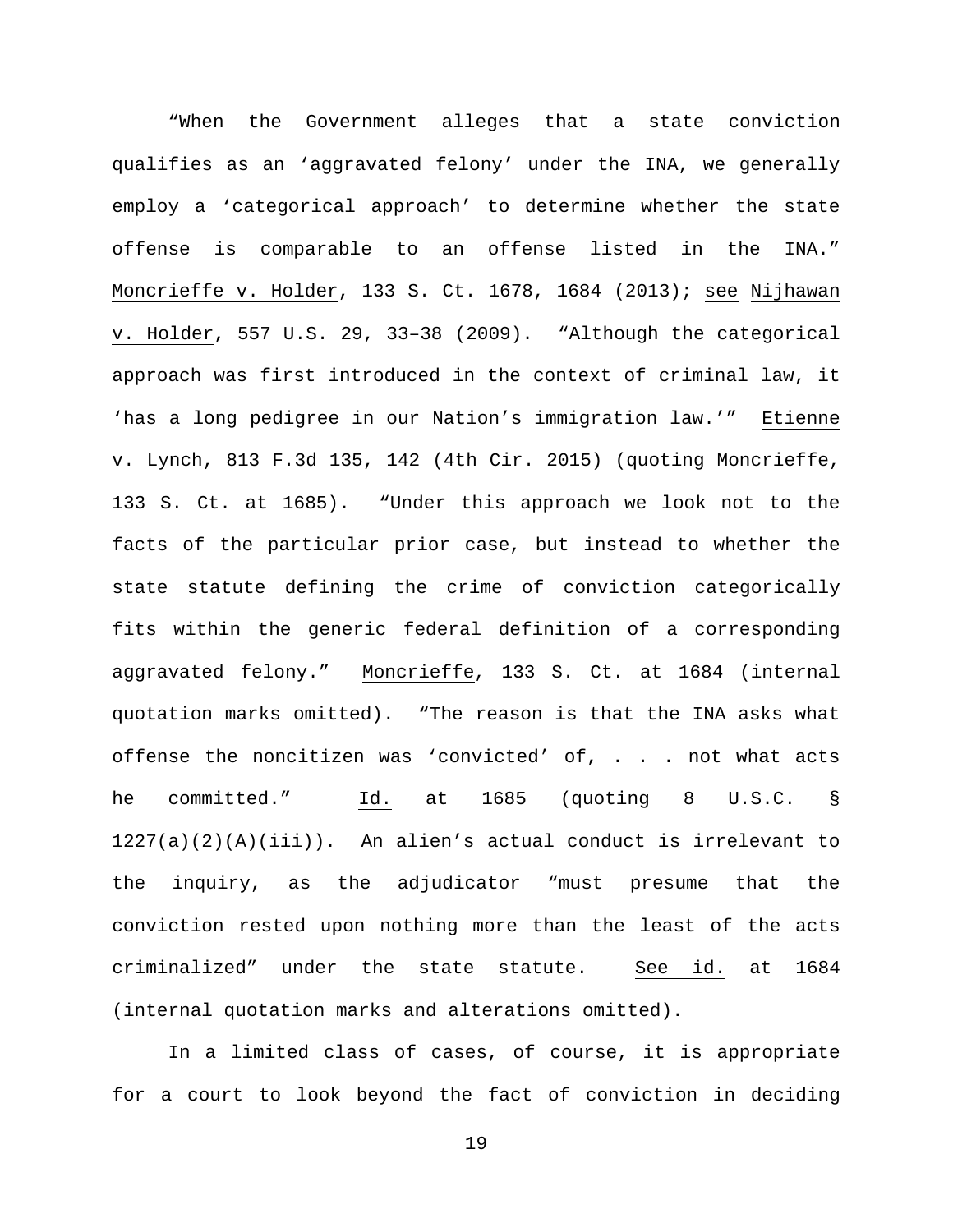whether an offense constitutes a violent felony. See Taylor v. United States, 495 U.S. 575, 602 (1990). This "modified categorical approach," applies to "state statutes that contain several different crimes, each described separately." Moncrieffe, 133 S. Ct. at 1684. In such cases, "a court may determine which particular offense the noncitizen was convicted of by examining the charging document and jury instructions, or in the case of a guilty plea, the plea agreement, plea colloquy, or some comparable judicial record of the factual basis for the plea." Id. (internal quotation marks omitted).

At the time of Lopez-Collazo's removal in 2007, this circuit had nearly ten years of precedent applying the modified categorical approach to determine whether a given Maryland assault conviction constituted a violent crime. In 1998, we considered whether a conviction for common law assault in Maryland constituted a crime of violence for purposes of the career offender guideline set forth in U.S.S.G. § 4B1.1. See United States v. Kirksey, 138 F.3d 120, 122 (4th Cir. 1998). We concluded that a Maryland assault conviction was not categorically a crime of violence because "an assault is an attempted battery" and, in turn, a battery under Maryland law "embraces a wide range of conduct, including kissing without consent, touching or tapping, jostling, and throwing water upon another." Id. at 125 (internal quotation marks omitted).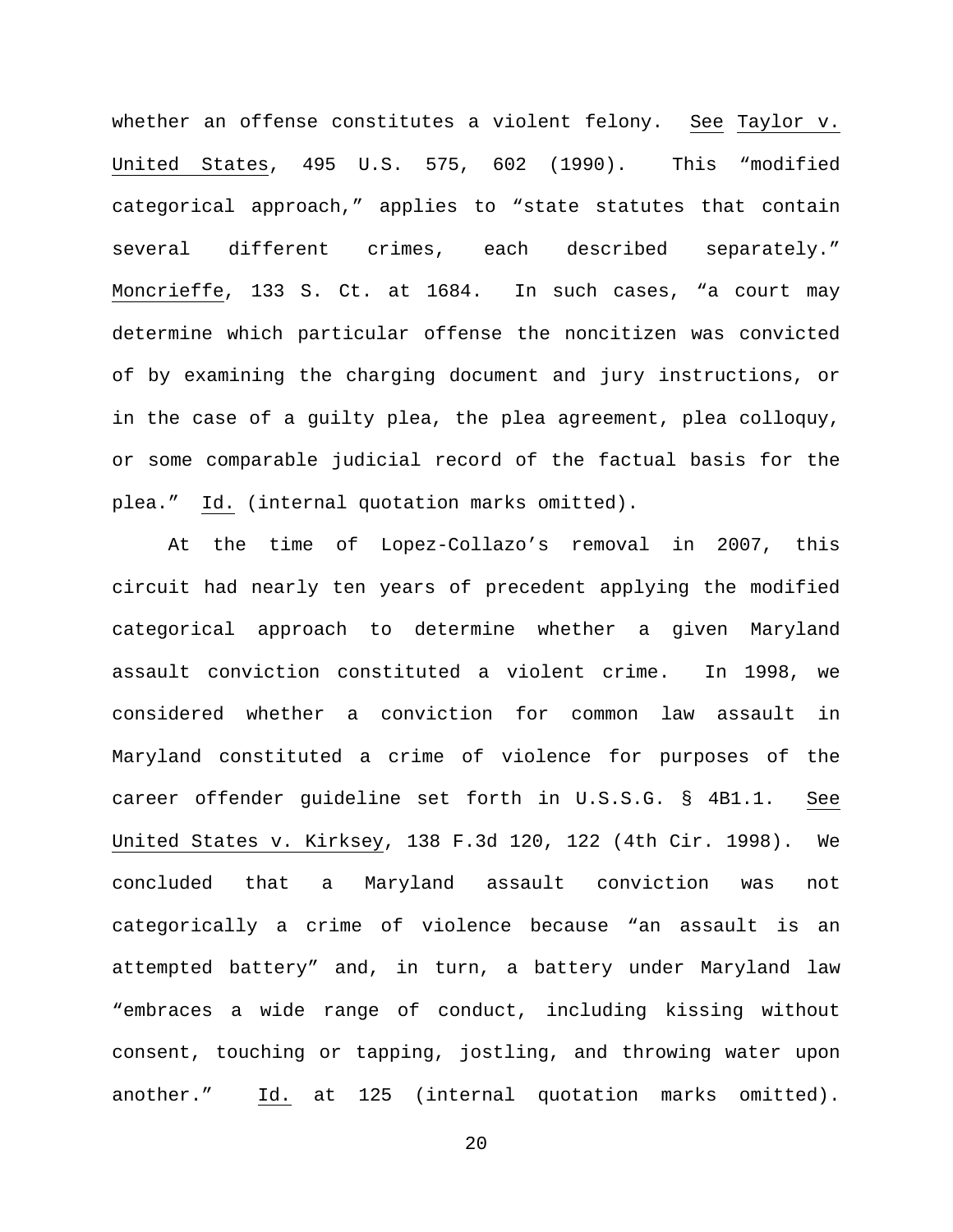Therefore, because it was "unclear whether . . . the conduct encompassed in the crime of battery [categorically] constitute[d] the use of physical force against the person of another to the degree required to constitute a crime of violence," id., we held that under Taylor we were obligated to "look beyond the definition of the crime to examine the facts contained in the charging document," id. at 124.

Shortly thereafter, the en banc court affirmed this approach in United States v. Coleman, 158 F.3d 199, 200 (4th Cir. 1998) (en banc), which applied the modified categorical approach to determine whether a common-law assault conviction under Maryland law was a "violent felony" for purposes of the Armed Career Criminal Act ("ACCA"). Noting that it was "unable to conclude that a Maryland conviction for common-law assault is per se a violent felony within the meaning of §  $924(e)(2)(B)(i),''$  the en banc court concluded that "the district court properly looked beyond the fact of conviction and the elements of the offense to determine whether the particular offense of which Coleman was convicted was a violent felony." Id. at 202. In particular, we affirmed the district court's consideration of the probable cause affidavit which set forth facts showing that "Coleman's offense involved the use, attempted use, or threatened use of physical force against the victim." Id. at 203.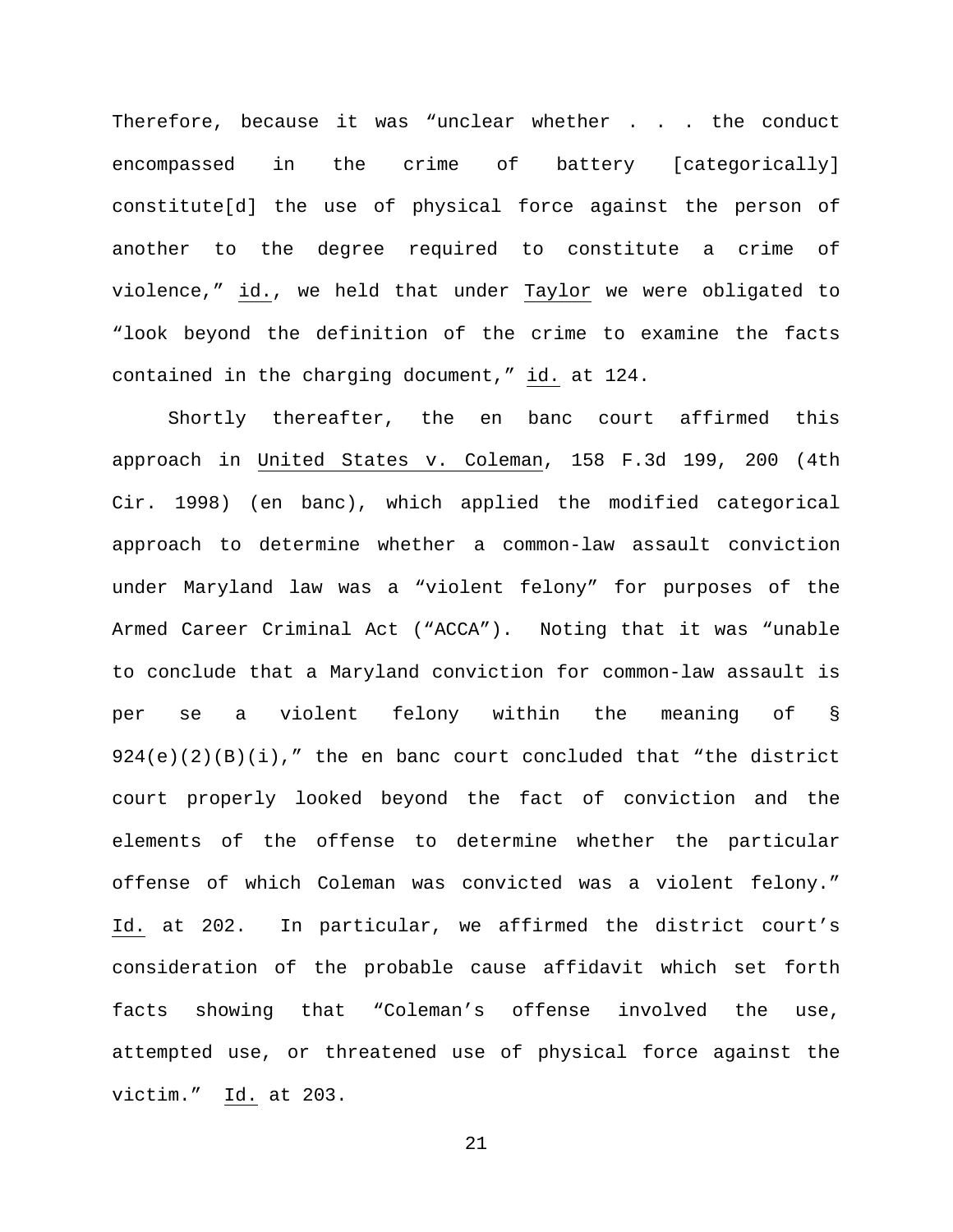And again, in 2006, we reaffirmed under Kirksey and Coleman the propriety of looking past the fact of conviction and the definition of the offense to determine if a Maryland assault conviction was a violent felony under the ACCA. See United States v. Simms, 441 F.3d 313, 314 (4th Cir. 2006). In Simms, we concluded that the defendant's Maryland assault conviction constituted a violent felony for purposes of the ACCA based on the information set forth in the charging papers. See id. at 317. We rejected the argument that the Supreme Court's 2005 decision in Shepard v. United States, 544 U.S. 13 (2005), undermined Coleman and Kirksey because Shepard specifically prohibited consideration of "police reports or complaint applications," Shepard, 544 U.S. at 16. Because the victim's application was "explicitly incorporated into Maryland's statement of charges against Simms," Simms, 441 F.3d at 317, we concluded that "Shepard does not call into question our prior decisions" because "Shepard specifically allows reference to the charging document," id. at 318.

Even after 2007, this court continued to apply the modified categorical approach to Maryland assault convictions in these circumstances. See United States v. Donnell, 661 F.3d 890, 893 (4th Cir. 2011); United States v. Taylor, 659 F.3d 339, 345-46 (4th Cir. 2011); United States v. Alston, 611 F.3d 219, 220-21 (4th Cir. 2010); United States v. Harcum, 587 F.3d 219, 224 (4th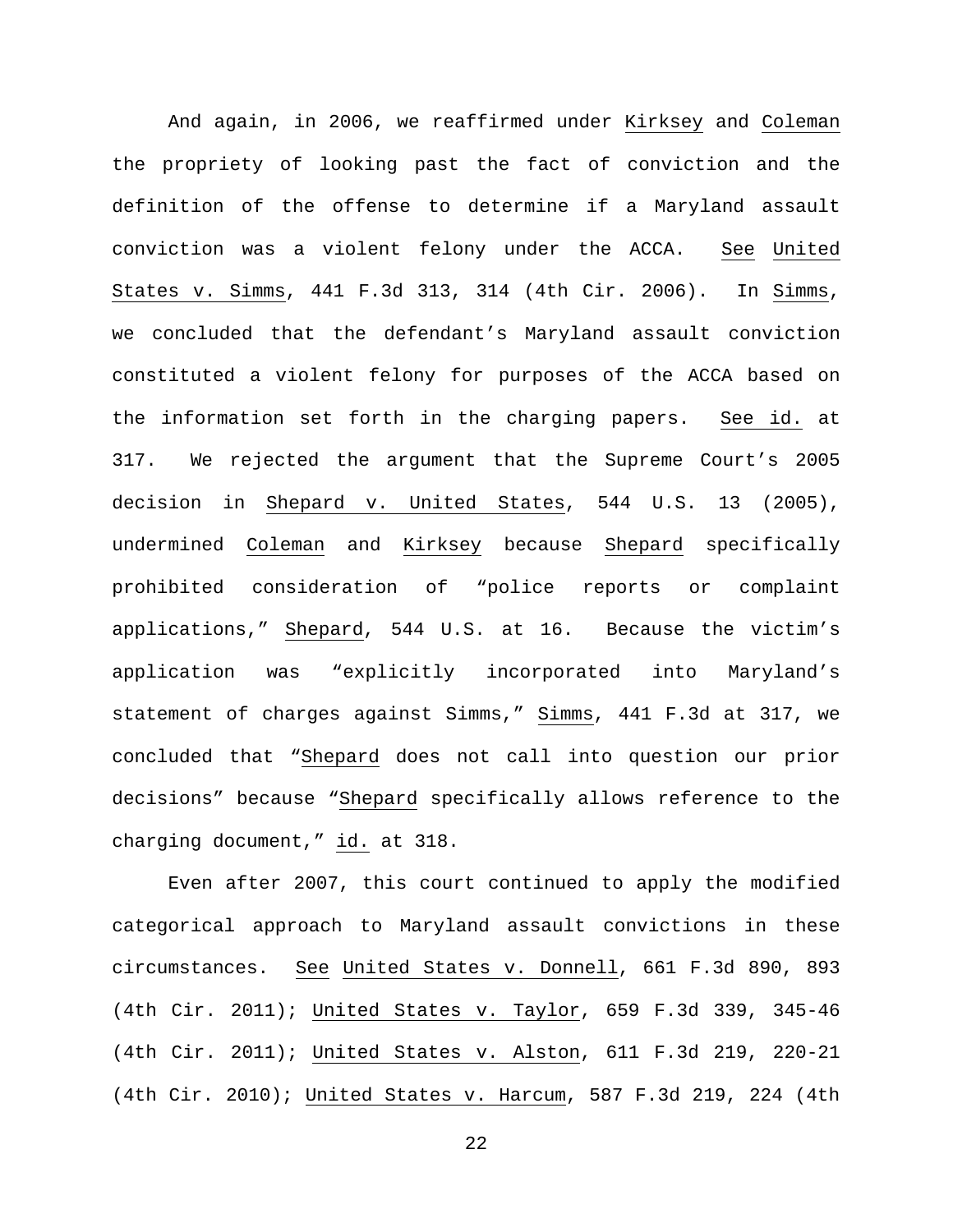Cir. 2009). Harcum and Alston, in particular, are illustrative of this court's long-established approach. In Harcum, the defendant's alleged predicate violent felony was a conviction for second-degree assault in violation of Md. Code Ann., Crim. Law §§ 3-201, -203. We reiterated that an assault conviction under § 3-201 is not a violent crime per se, and that "the question of whether Harcum's assault conviction was for [a] . . . violent felony cannot be determined solely from the statutory definition of the offense." 587 F.3d at 224. Citing Simms, we applied the modified categorical approach and examined the Information filed against Harcum, which ultimately "lack[ed] sufficient factual allegations to support classifying Harcum's second-degree assault offense as an ACCA violent felony." Id.

Similarly, in Alston, the court considered whether the district court properly found that the defendant's Maryland conviction for second-degree assault, see Md. Code Ann., Crim. Law § 3-203, was a "violent felony" under the ACCA when the conviction was obtained via an Alford plea, see 611 F.3d at 222. The court explained that the modified categorical approach was necessary to resolve this question because "under Maryland law, second-degree assault encompasses several distinct crimes, some of which qualify as violent felonies and others of which do not." Id. at 223; see Johnson v. United States, 559 U.S. 133, 144 (2010) (noting that "[w]hen the law under which the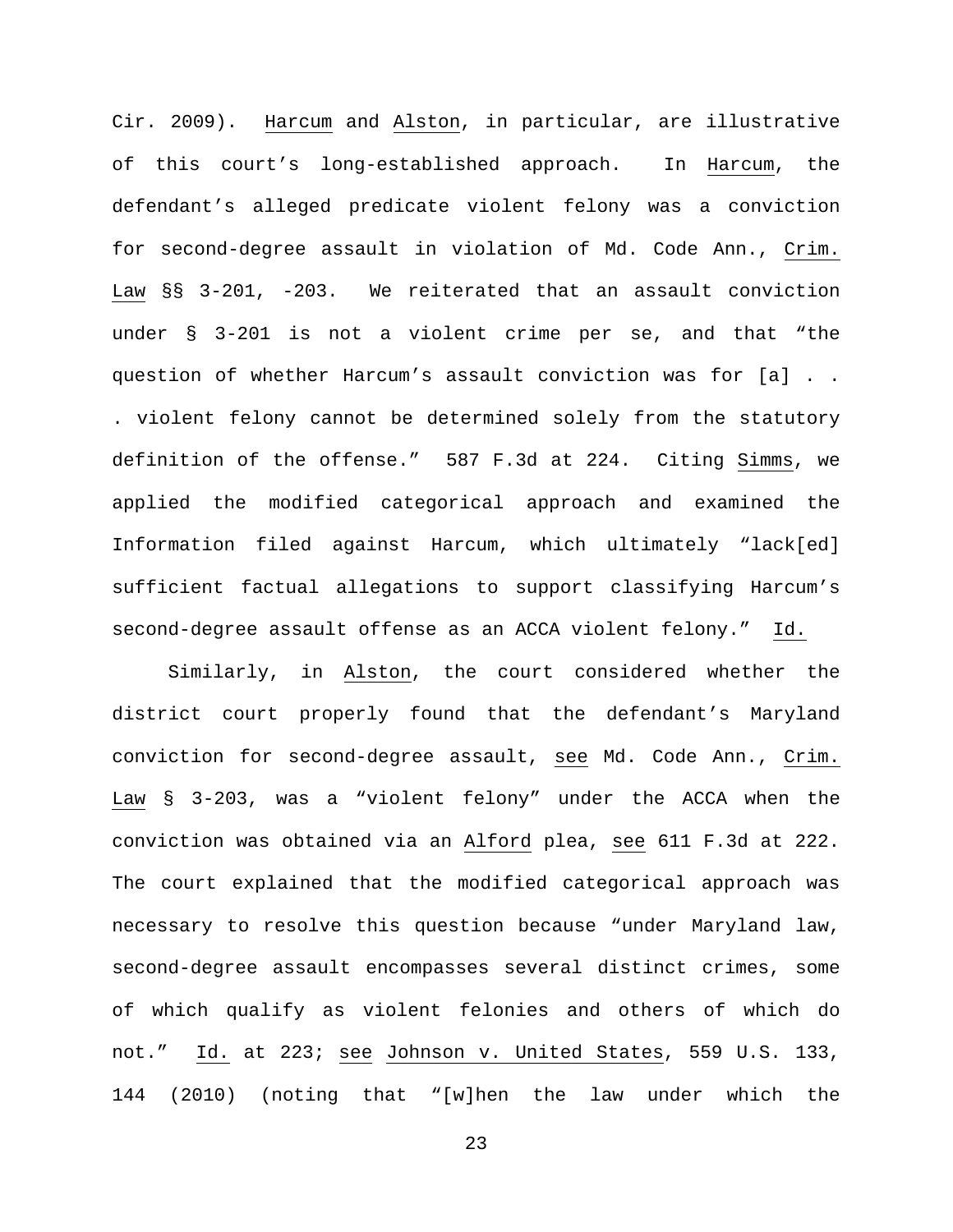defendant has been convicted contains statutory phrases that cover several different generic crimes, some of which require violent force and some of which do not, the 'modified categorical approach' that we have approved permits a court to determine which statutory phrase was the basis for the conviction by consulting the trial record" (internal quotation marks and citation omitted)). To support its conclusion that Alston's conviction was for a violent crime, however, the district court relied on the transcript of the Alford plea proceeding. The court held that "Shepard prevents sentencing courts from assessing whether a prior conviction counts as an ACCA predicate conviction by relying on facts neither inherent in the conviction nor admitted by the defendant," 611 F.3d at 226, which is the case in the context of an Alford plea, wherein "the defendant does not confirm [the proffered] factual basis," id. at 227 (internal quotation marks omitted).

Thus, it is clear that at the time of removal proceedings, there was no question but that the modified categorical approach applied. The district court recognized as much, observing that "in 2007 the Fourth Circuit applied the modified categorical approach when called upon to analyze Maryland's crime of seconddegree assault" pursuant to a "line of cases" that was "quite substantial." Lopez-Collazo, 105 F. Supp. 3d at 521.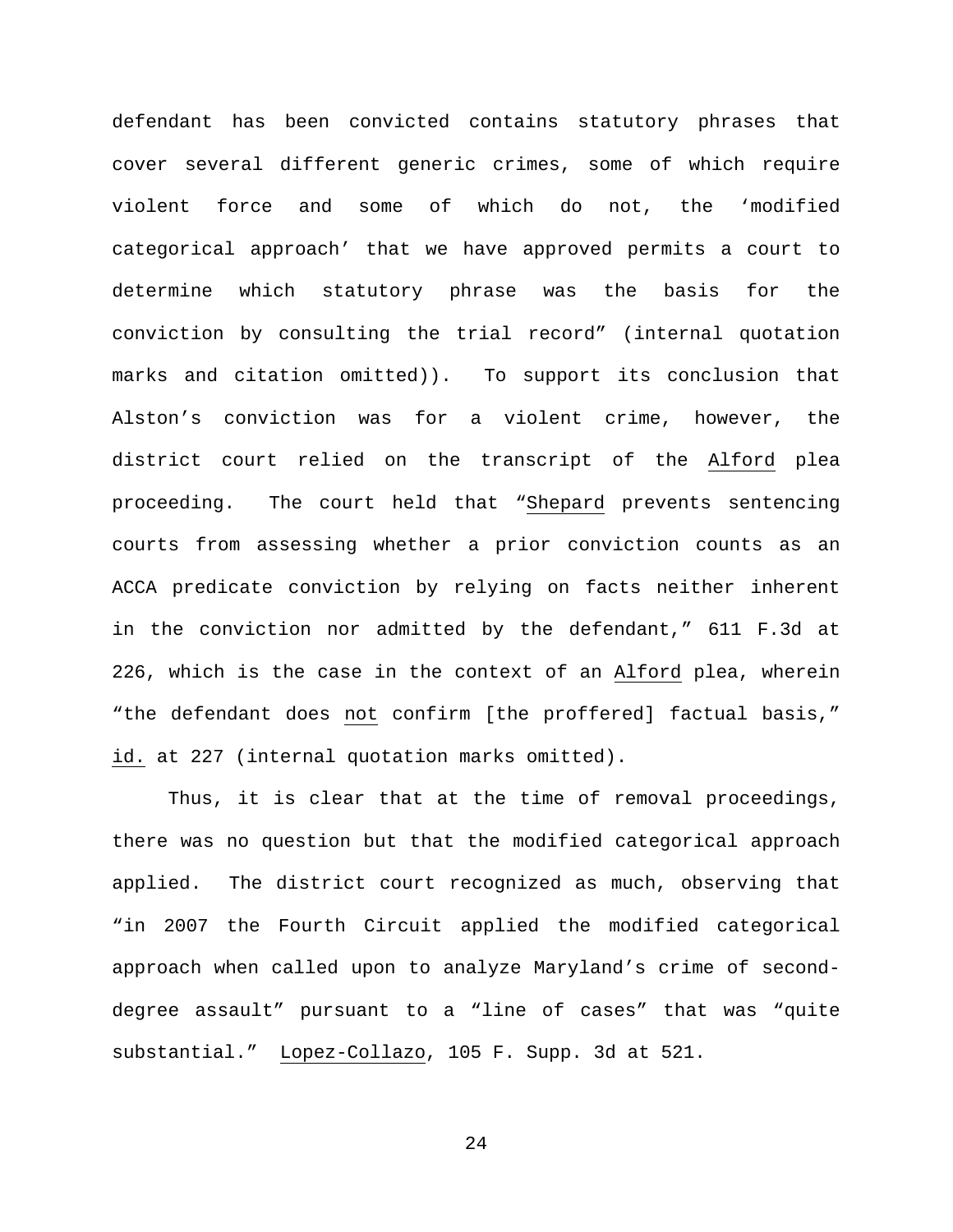2. Lopez-Collazo's Second Degree Assault Conviction Was Properly Categorized as an Aggravated Felony Under the Modified Categorical Approach Followed by Circuit Precedent in 2007

As detailed above, in 2007 this court would have used the modified categorical approach to determine if Lopez-Collazo's conviction for second-degree assault in Maryland was a crime of violence since the Maryland statute "encompasses several distinct crimes, some of which qualify as violent felonies and others of which do not." Alston, 611 F.3d at 223. Here, the formal charging document expressly incorporated the probable cause affidavit which provided that Lopez-Collazo "attempted to run down" law enforcement officers with his vehicle and kicked and struck the officers several times as they were trying to pull him from the vehicle and place him in handcuffs. J.A. 60. The plea colloquy confirmed all of these facts as well. Accordingly, it is clear that, under the law as it was understood in 2007, Lopez-Collazo's second-degree assault conviction constituted a "crime of violence" as defined in 18 U.S.C. § 16(a) ("an offense that has as an element the use, attempted use, or threatened use of physical force against the person or property of another"), which, in turn, made it an "aggravated felony" under the INA. See 8 U.S.C. § 1101(43)(F). And, as we noted previously, an illegal alien who has committed an aggravated felony is amenable to expedited removal, see 8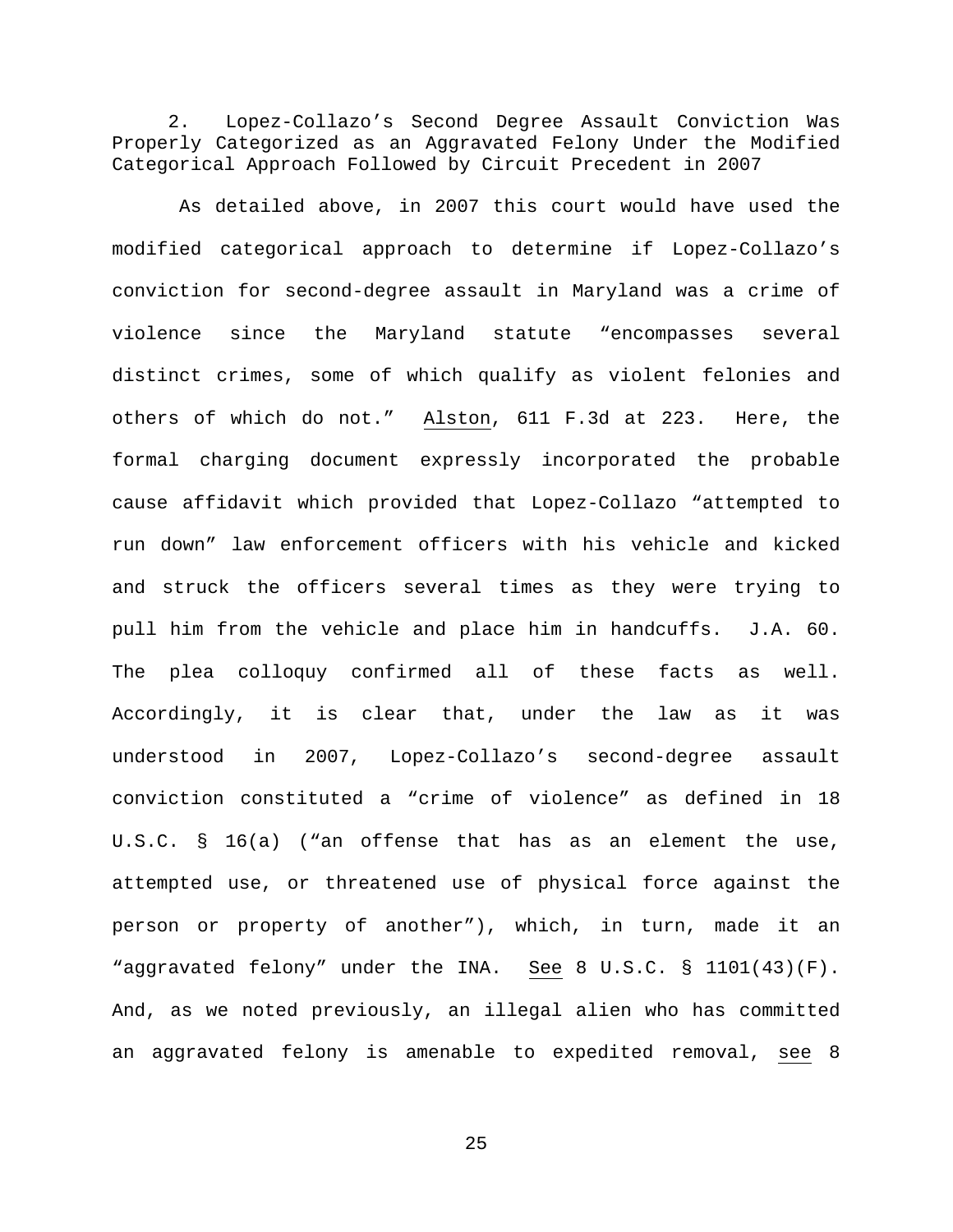U.S.C. § 1228(b), and ineligible for discretionary forms of relief such as voluntary departure, see 8 U.S.C. § 1228(b)(5).

Accordingly, Lopez-Collazo cannot show that "there was a reasonable probability that he would not have been deported." El Shami, 434 F.3d at 665. Since Lopez-Collazo's ability to demonstrate prejudice hinges on his eligibility for voluntary departure in 2007, see Ortiz-Lopez, 385 F.3d at 1204 n.1; 8 U.S.C. § 1326(a)(1) (applying to aliens who reenter after having been previously removed or after having departed while a removal order was outstanding), his case for "fundamental unfairness" collapses "[b]ecause his deportation was a foregone conclusion" at that time, Garcia-Martinez, 228 F.3d at 963; see United States v. Lopez-Vasquez, 227 F.3d 476, 485 (5th Cir. 2000) ("[I]f the defendant was legally deportable and, despite the INS's errors, the proceeding could not have yielded a different result, the deportation is valid for purposes of section 1326." (internal quotation marks omitted)).

3. The District Court's Application of Current Law to<br>Determine Whether Lopez-Collazo's State Convictions Were State Convictions Properly Categorized as Aggravated Felonies in 2007

Even though the district court recognized that Lopez-Collazo's conviction qualified as an aggravated felony under existing law in 2007, it applied current law under Descamps to the prejudice analysis. The government has not challenged the premise that Lopez-Collazo's assault conviction would not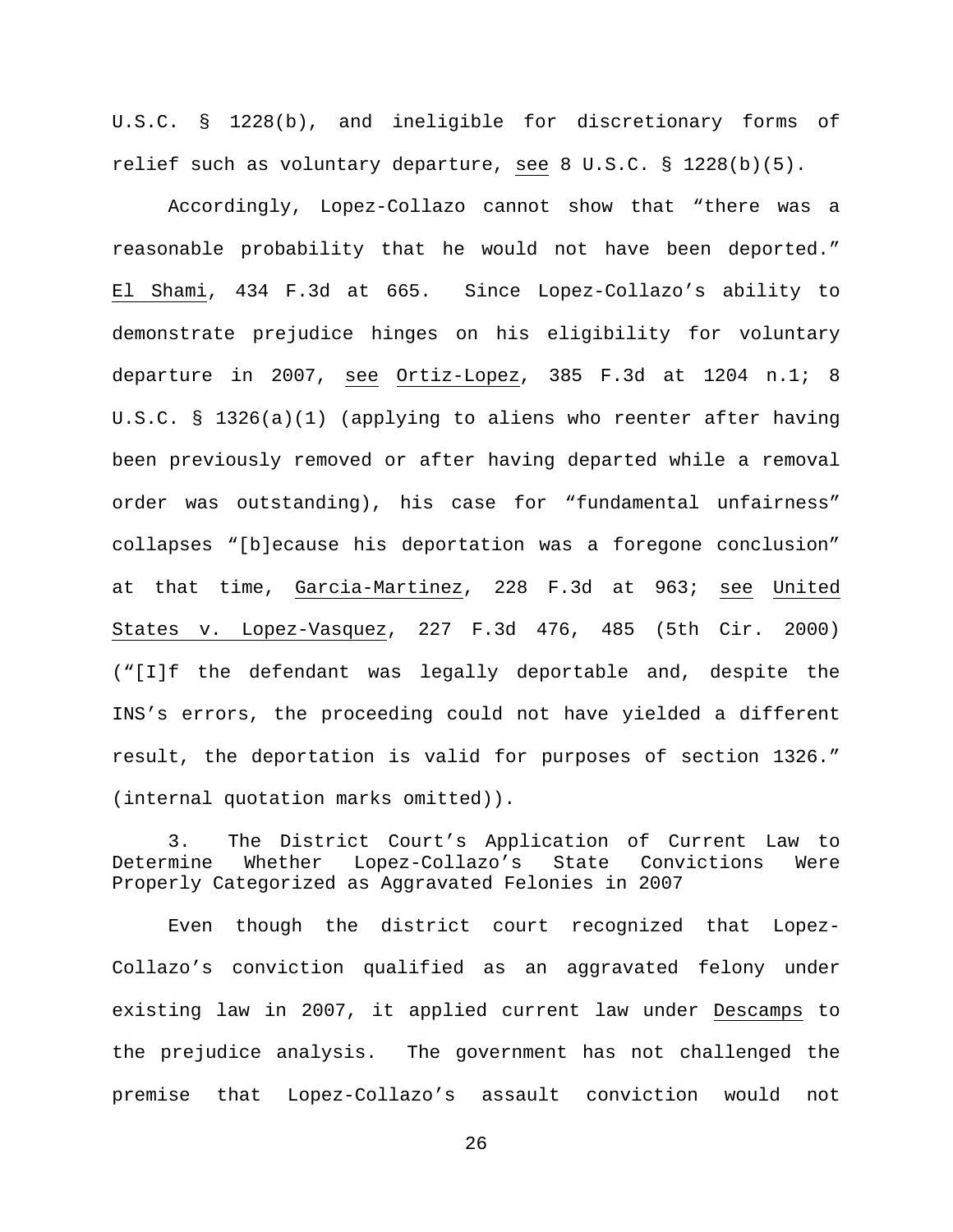constitute an "aggravated felony" under current law. In United States v. Royal, we held that, under Descamps, a Maryland second-degree assault offense is not amenable to the modified categorical approach because it includes indivisible elements, see 731 F.3d at 341-42, thus abrogating Harcum, Simms, Coleman and Kirksey, see United States v. Aparicio-Soria, 740 F.3d 152, 156 (4th Cir. 2014) (en banc). Since this court has long recognized that this offense is not categorically a crime of violence, see Royal, 731 F.3d at 342, a conviction for seconddegree assault under Maryland law can no longer qualify as an aggravated felony.

It is somewhat difficult to discern the district court's basis for applying current law to determine whether Lopez-Collazo would not have been removed in 2007 but for the procedural defects at issue. As we understand the district court's reasoning, it would assess "fundamental fairness . . . under the law governing an alien's removal at the time of the removal proceeding," Lopez-Collazo, 105 F. Supp. 3d at 523, unless post-removal precedent later reveals that the prevailing view of the law at the time of removal was erroneous. According to the district court, "it would [not] be error to apply Descamps 'retroactively,' because Descamps merely clarified existing law. . . . [T]here has been no change in the applicable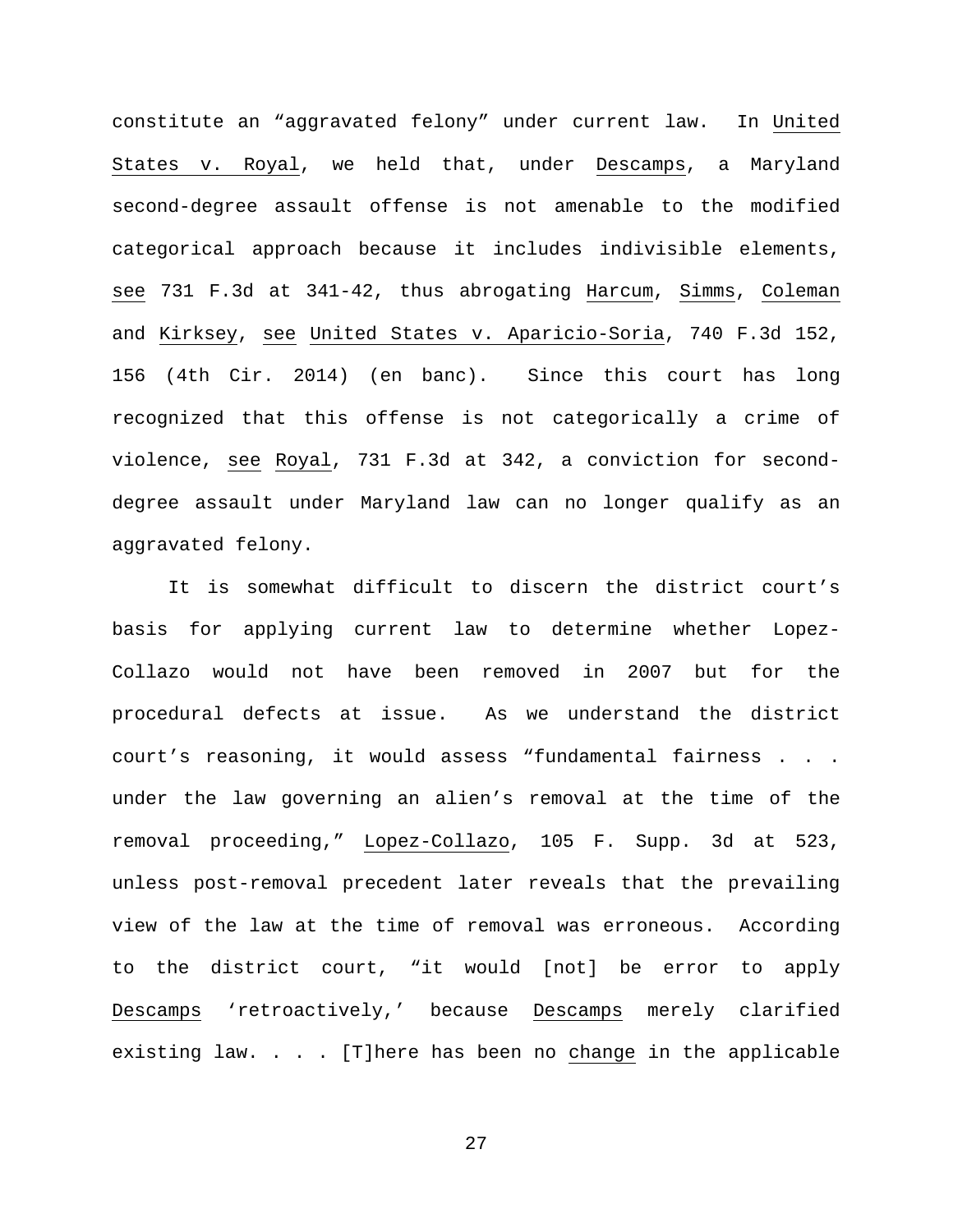law in terms of the proper analysis to determine whether defendant's prior State offenses were aggravated felonies." Id.

The court's approach, however, impermissibly disconnects the prejudice analysis from the specific due process violation identified by the court. The defendant's burden is to show that actual prejudice resulted from the due process violation at issue. In this case, the specific due process violation at issue was the failure to translate the NOI so that Lopez-Collazo could understand the charges against him and his rights and responsibilities during removal proceedings. Had the charges and his rights been explained to Lopez-Collazo, he would have had the opportunity to challenge the classification of his assault conviction as an aggravated felony at the time of his removal. The defect in the removal proceedings and the resulting prejudice must be linked. See Fernandez-Antonia, 278 F.3d at 159; Garcia-Martinez, 228 F.3d at 963. There must be a "reasonable probability" that if the proceedings had been errorfree, the defendant would have obtained relief from removal. See El Shami, 434 F.3d at 665. Logically, therefore, prejudice under § 1326(d) must be "judged at the time of the [agency's removal] decision." United States v. Villanueva-Diaz, 634 F.3d 844, 852 (5th Cir. 2011). As at least two Circuit Courts of Appeal have recognized, this is so even if the law is later changed: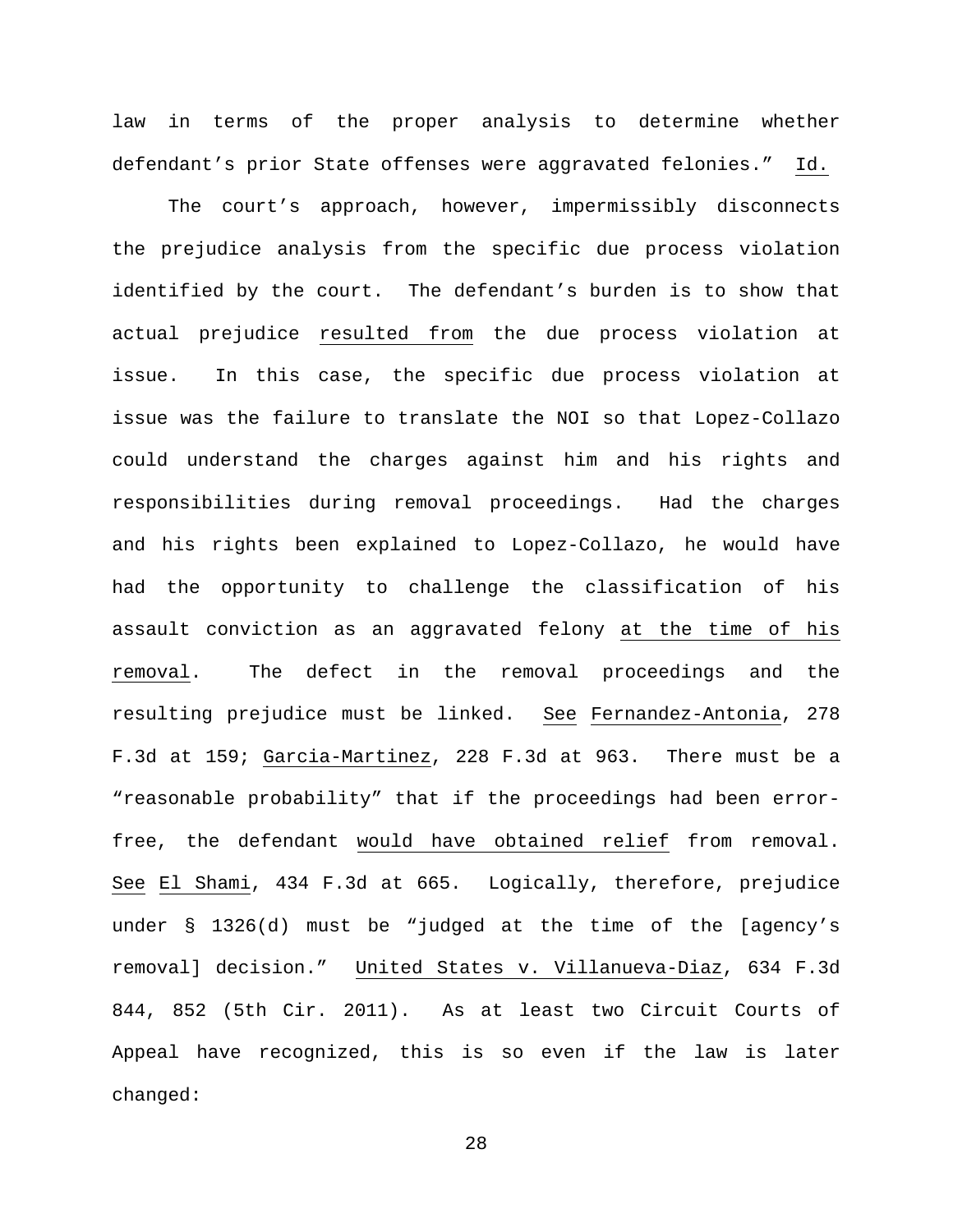Under the law in effect at the time of his removal in 1998, [defendant's] prior possession offenses qualified as aggravated felonies. See, e.g., Matter of Yanez–Garcia, 23 I. & N. Dec. 390, 398 (BIA 2002) (holding that felony possession qualifies as an aggravated felony); Fernandez v. Mukasey, 544 F.3d 862, 874 (7th Cir. 2008) (holding that multiple state possession convictions make an alien removable as an aggravated felon). Though the law has since changed<br>and [defendant's] possession offenses no longer and [defendant's] possession offenses no constitute aggravated felonies . . . , the law in effect at the time of [defendant's] challenged removal is what matters to our analysis. Since [defendant's] offenses constituted aggravated felonies in 1998, [he] . . . could [not] . . . have applied for discretionary relief . . . .

United States v. Baptist, 759 F.3d 690, 697-98 (7th Cir. 2014); see also Gomez, 757 F.3d at 898-99 (9th Cir. 2014) ("[In deciding whether] defendant [carried] the burden of proving prejudice under § 1326(d)(3)," courts "look to the law at the time of the deportation proceedings.").

The district court's application of current law is problematic for another reason. In "applying post-removalproceeding precedent to determine whether [the] prior entry of a removal order [against Lopez-Collazo] was fundamentally unfair," Lopez-Collazo, 105 F. Supp. 3d at 525, the district court implicitly determined that the categorization of Lopez-Collazo's assault conviction as an aggravated felony was itself a due process violation, independent from the failure to translate the NOI to Lopez-Collazo. Indeed, Lopez-Collazo argues that the district court properly dismissed the indictment "because ICE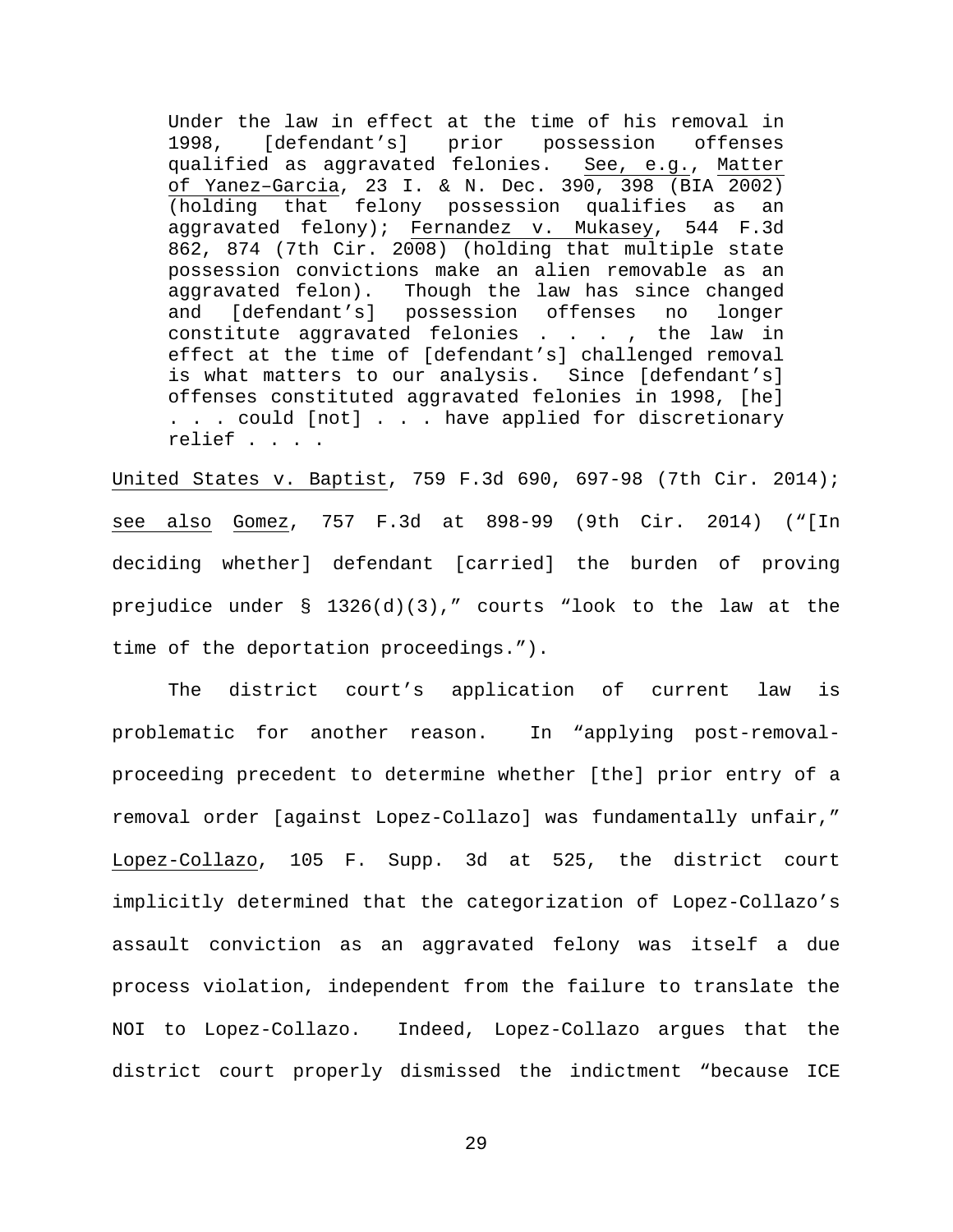officers misapplied the law" by administratively removing him "for having aggravated felony convictions" which "depriv[ed] him of the opportunity to obtain voluntary departure." Brief of Appellee at 17.

Although an error of law, without more, "will ordinarily not rise to the level of a due process violation," United States v. Torres, 383 F.3d 92, 104 (3d Cir. 2004), there might be circumstances under which some courts would conclude that a misapplication of the law as it existed at the time—not as understood in light of subsequent judicial decisions—led to a due process violation, see United States v. Pallares-Galan, 359 F.3d 1088, 1100-01 (9th Cir. 2004). Under such circumstances, it might be possible for the court to conclude that "but for" the misapprehension of the law, defendant would not have been removed. But even these courts do not require the agency to be clairvoyant, "inform[ing] the alien of a future interpretation of the law" regarding "what the meaning of the law always was in some theoretical way." United States v. Vidal-Mendoza, 705 F.3d 1012, 1018-19 (9th Cir. 2013) (internal quotation marks omitted).

But in Lopez-Collazo's case, there was no such misapplication of the law as it stood in 2007. The administrative removal order was actually premised on the faithful application of existing law. Under the law as it was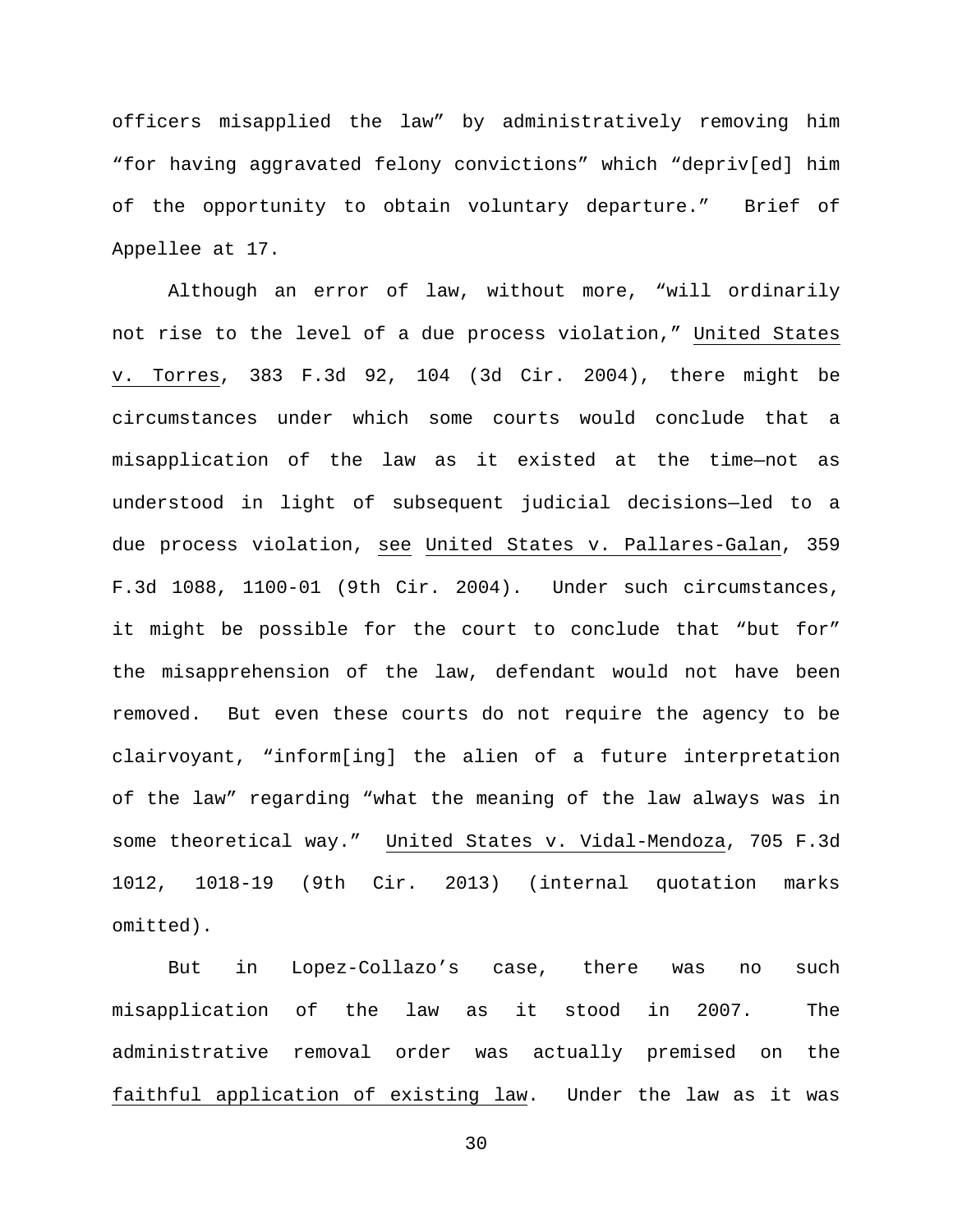understood at the time of Lopez-Collazo's removal, he cannot have suffered prejudice because he was understood to be statutorily ineligible for relief from removal, and therefore there was no reasonable probability that he would not have been deported.

## III.

For the foregoing reasons, we conclude that Lopez-Collazo failed to establish that his order of removal was "fundamentally unfair" under § 1326(d). Accordingly, we reverse the order of the district court dismissing the indictment and remand the case with instructions that the indictment be reinstated.

### REVERSED AND REMANDED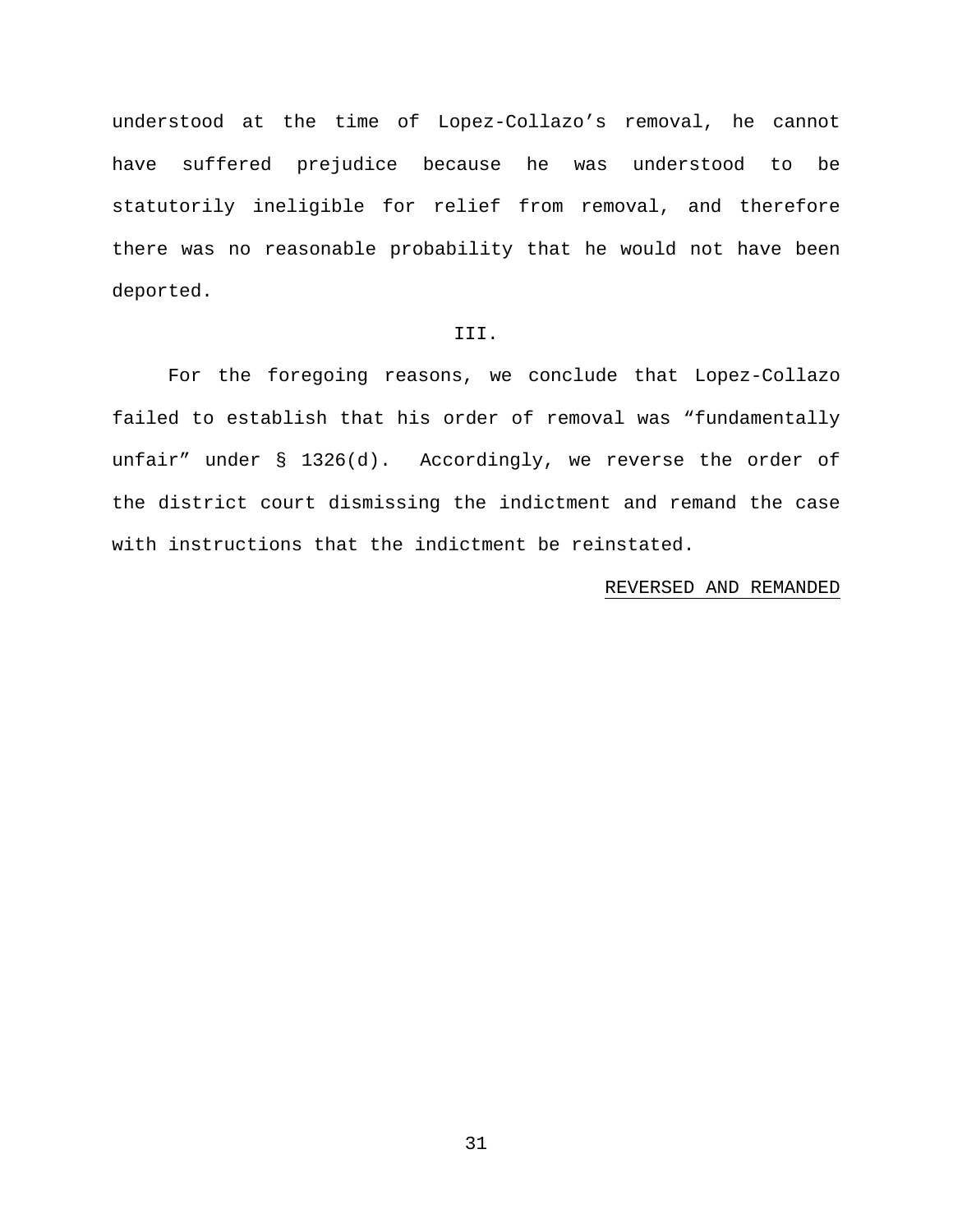GREGORY, Circuit Judge, dissenting:

I write only to address the question of whether misapplication of the law, as we now understand it, can constitute a due process violation that causes prejudice. In my view, it can, and I would affirm on that basis.

As the majority recognizes, "a conviction for second-degree assault under Maryland law can no longer qualify as an aggravated felony." Maj. Op. 27. Nevertheless, "[a] judicial construction of a statute is an authoritative statement of what the statute meant before as well as after the decision of the case giving rise to that construction." Rivers v. Roadway Exp., Inc., 511 U.S. 298, 312-13 (1994). Thus, our decision in United States v. Royal, 731 F.3d 333 (4th Cir. 2013), did not "change[]" the meaning of Maryland's second-degree assault offense; instead, we decided what the statute "had always meant." See Rivers, 511 U.S. at 313 n.12. And misapplication would constitute a due process violation. See United States v. Pallares-Galan, 359 F.3d 1088, 1100-01 (9th Cir. 2004).

As we have seen in recent decisions, the Supreme Court has questioned the constitutionality of a decades-long tough-oncrime mentality. E.g., Johnson v. United States, 135 S. Ct. 2551 (2015); Miller v. Alabama, 132 S. Ct. 2455 (2012). The Court is also concerned with the implications that such decisions have on those who were convicted under the "old